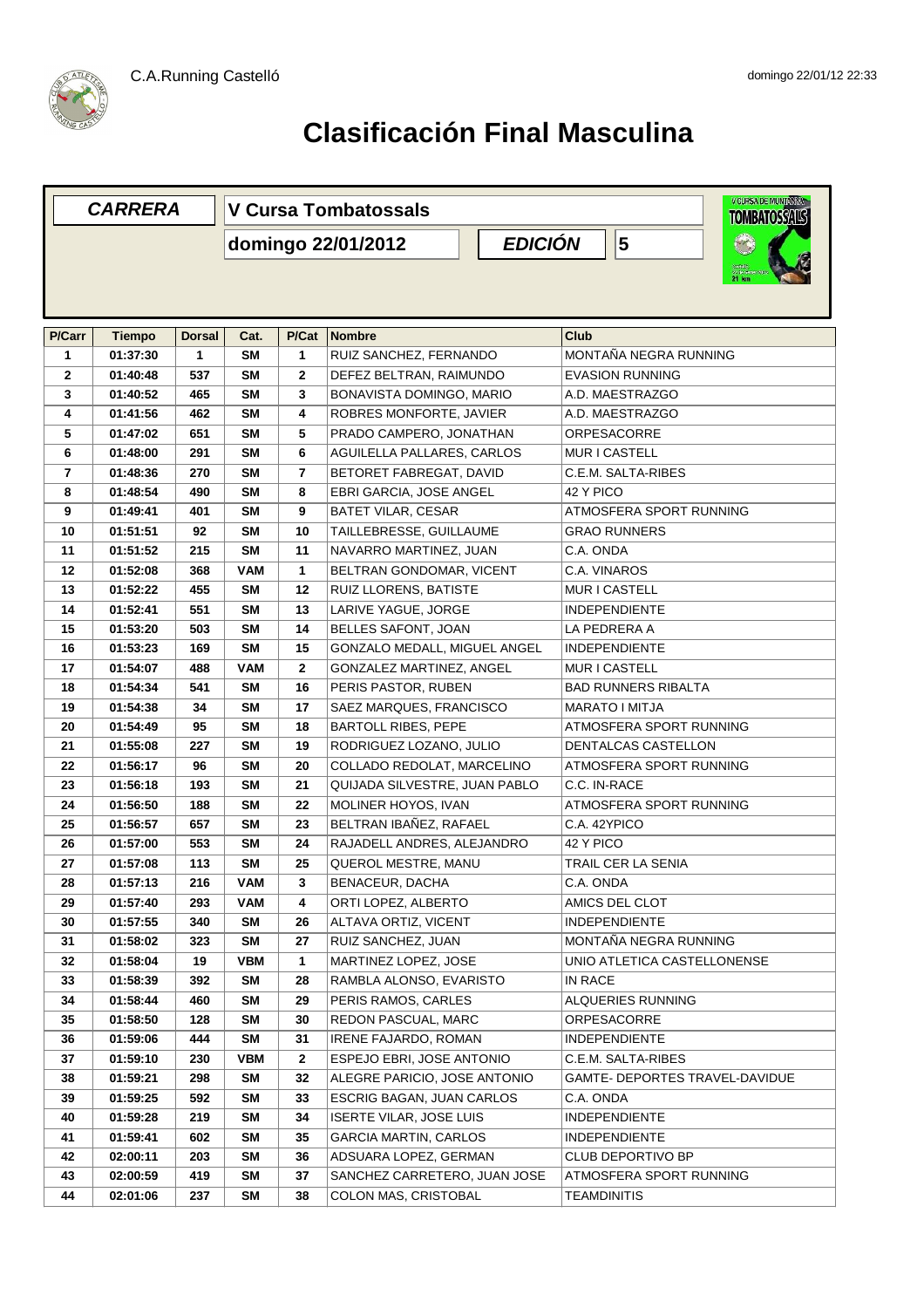



| 45 | 02:01:20 | 117 | VAM        | 5                       | FELIP BELENGUER, PEDRO         | <b>MARATO I MITJA</b>          |
|----|----------|-----|------------|-------------------------|--------------------------------|--------------------------------|
| 46 | 02:01:33 | 74  | SM         | 39                      | FERRER FERRER, ALFREDO         | <b>INDEPENDIENTE</b>           |
| 47 | 02:01:35 | 97  | <b>SM</b>  | 40                      | APARICI IBAÑEZ, JOSE RAMON     | MUR I CASTELL                  |
| 48 | 02:01:52 | 63  | SM         | 41                      | EDO IBAÑEZ, HECTOR             | <b>TRIATLON EVASION</b>        |
| 49 | 02:02:02 | 275 | <b>SM</b>  | 42                      | PALLARES NAVARRO, LLUIS        | LA PEDRERA A                   |
| 50 | 02:02:03 | 518 | <b>SM</b>  | 43                      | CABO BELLES, JORGE             | LA PEDRERA A                   |
| 51 | 02:02:12 | 3   | <b>VAM</b> | 6                       | MONFORTE MESTRE, QUIQUE        | C.A.RUNNING CASTELLÓ           |
| 52 | 02:02:19 | 294 | <b>VAM</b> | $\overline{\mathbf{r}}$ | CASTILLO MIRALLES, ANTONIO     | <b>LES AGULLES</b>             |
| 53 | 02:02:21 | 120 | <b>SM</b>  | 44                      | PLA RICO, JOSE MARIA           | ARTANA AMUNT AVALL             |
| 54 | 02:03:00 | 4   | SM         | 45                      | ANDREU BOU, LUISMI             | C.A.RUNNING CASTELLÓ           |
| 55 | 02:03:11 | 475 | <b>SM</b>  | 46                      | FERNANDEZ GONZALEZ, JORGE      | <b>INDEPENDIENTE</b>           |
| 56 | 02:03:21 | 472 | <b>VAM</b> | 8                       | MARI ORTS, JOSE FRANCISCO      | <b>INDEPENDIENTE</b>           |
| 57 | 02:03:26 | 344 | SM         | 47                      | ALVARO ROVIRA, MIGUEL          | <b>INDEPENDIENTE</b>           |
| 58 | 02:03:34 | 534 | <b>VBM</b> | 3                       | BENEDITO FABRA, MANUEL         | MARATO I MITJA                 |
| 59 | 02:03:39 | 185 | <b>VAM</b> | 9                       | VEGA GIL, ANGEL                | ATMOSFERA SPORT RUNNING        |
| 60 | 02:03:44 | 423 | <b>SM</b>  | 48                      | GRANELL RODRIGUEZ, DIEGO       | <b>INDEPENDIENTE</b>           |
| 61 | 02:04:06 | 282 | <b>SM</b>  | 49                      | CHELLI EL KHAYAT, MOHAMED      | ATMOSFERA SPORT RUNNING        |
| 62 | 02:04:10 | 610 | <b>SM</b>  | 50                      | ROVIRA VINUESA, IVAN           | C.E.M. SALTA-RIBES             |
| 63 | 02:04:25 | 420 | <b>SM</b>  | 51                      | MORENO MINGUILLAN, JOSE MIGUEL | <b>ORPESACORRE</b>             |
| 64 | 02:04:27 | 10  | <b>VAM</b> | 10                      | FLOR IBAÑEZ, JOSE ANTONIO      | C.A.RUNNING CASTELLÓ           |
| 65 | 02:04:38 | 111 | SM         | 52                      | GARGALLO GUAL, ELADI           | CLUB DE MUNTANYA VISTABELLA    |
| 66 | 02:04:40 | 407 | <b>SM</b>  | 53                      | GALLEGO SOLER, OSCAR           | AMICS VOLTA AL TERME           |
| 67 | 02:05:01 | 468 | <b>SM</b>  | 54                      | CORREDOR MOLINER, MIGUEL       | <b>TREPA CASTELLET</b>         |
| 68 | 02:05:45 | 125 | <b>VBM</b> | 4                       | REDON QUIXAL, OCTAVIO          | <b>ORPESACORRE</b>             |
| 69 | 02:05:50 | 355 | <b>VAM</b> | 11                      | CUESTA GUERRERO, JUAN CARLOS   | LA PEDRERA A                   |
| 70 | 02:05:53 | 171 | <b>VAM</b> | 12                      | BENAGES GALLEN, JESUS          | ATMOSFERA SPORT RUNNING        |
| 71 | 02:06:06 | 173 | <b>SM</b>  | 55                      | TOMAS BUESO, FERNANDO MIGUEL   | H <sub>2</sub> O               |
| 72 | 02:06:09 | 218 | <b>SM</b>  | 56                      | NAVARRO MARTINEZ, SERGIO       | <b>INDEPENDIENTE</b>           |
| 73 | 02:06:14 | 427 | <b>SM</b>  | 57                      | ALOS RIBES, RICARDO            | ATMOSFERA SPORT RUNNING        |
| 74 | 02:06:24 | 513 | <b>VAM</b> | 13                      | PEREZ BLANCO, MIGUEL ANGEL     | <b>INDEPENDIENTE</b>           |
| 75 | 02:06:33 | 416 | <b>VAM</b> | 14                      | MUÑOZ HINOJO, JAVIER           | C.A. CARNICAS SERRANO          |
| 76 | 02:06:36 | 464 | <b>SM</b>  | 58                      | <b>GARGALLO MONFORTE, SAUL</b> | A.D. MAESTRAZGO                |
| 77 | 02:06:37 | 463 | SM         | 59                      | SOLSONA BELMONTE, ROBERTO      | A.D. MAESTRAZGO                |
| 78 | 02:06:41 | 411 | <b>SM</b>  | 60                      | MARTIENEZ SANTAMARIA, IVAN     | C.D. ATZENETA                  |
| 79 | 02:07:00 | 417 | <b>SM</b>  | 61                      | MARZA FERNANDEZ, DAVID         | ATMOSFERA SPORT RUNNING        |
| 80 | 02:07:03 | 78  | <b>VAM</b> | 15                      | CLAUSELL AZNAR, LUIS DOMINGO   | <b>MUR I CASTELL</b>           |
| 81 | 02:07:11 | 665 | SM         | 62                      | PEREZ ESPLUGUES, PABLO         | <b>INDEPENDIENTE</b>           |
| 82 | 02:07:41 | 288 | <b>SM</b>  | 63                      | APARICIO VAYO, MARTIN          | ATMOSFERA SPORT RUNNING        |
| 83 | 02:07:50 | 79  | <b>SM</b>  | 64                      | AGUT COLOMER, JOAN             | EI A CORRER                    |
| 84 | 02:07:52 | 485 | <b>SM</b>  | 65                      | SANCHEZ PORTOLES, JUAN DAMIAN  | <b>J.SANCHEZ</b>               |
| 85 | 02:08:04 | 528 | <b>SM</b>  | 66                      | BETORET TRAVER, ALEJANDRO      | C.E.M. SALTA-RIBES             |
| 86 | 02:08:20 | 315 | <b>SM</b>  | 67                      | OLIVAS LLIDO, JUAN JOSE        | ARTANA AMUNT AVALL             |
| 88 | 02:08:30 | 266 | <b>SM</b>  | 68                      | SOLANAS CAMPODARVE, GABRIEL    | <b>INDEPENDIENTE</b>           |
| 89 | 02:08:35 | 98  | <b>SM</b>  | 69                      | MONROIG FORNER, JUANJO         | <b>INDEPENDIENTE</b>           |
| 90 | 02:08:38 | 71  | <b>VAM</b> | 16                      | DE PACO LOPEZ, FRANCISCO JOSE  | LA PEDRERA A                   |
| 91 | 02:09:04 | 15  | <b>VAM</b> | 17                      | LOPEZ MAÑEZ, PERE              | <b>CXM VALENCIA</b>            |
| 92 | 02:09:11 | 350 | <b>SM</b>  | 70                      | TOMAS MARTI, DAVID             | C.A. ONDA                      |
| 93 | 02:09:13 | 271 | <b>SM</b>  | 71                      | FERRERES CORTES, FERNANDO      | C.E.M. SALTA-RIBES             |
| 94 | 02:09:17 | 584 | <b>VAM</b> | 18                      | PINILLA BELLES, ENRIQUE        | C.E.M. SALTA-RIBES             |
| 95 | 02:09:23 | 46  | <b>VAM</b> | 19                      | MARQUES VERDU, FERNANDO        | <b>INDEPENDIENTE</b>           |
| 96 | 02:09:35 | 529 | <b>SM</b>  | 72                      | MARTINEZ BAUSA, SERGIO         | LA PEDRERA B                   |
| 97 | 02:10:11 | 356 | <b>SM</b>  | 73                      | VICENTE RIPOLL, CHABI          | GAMTE- DEPORTES TRAVEL-DAVIDUE |
| 98 | 02:10:13 | 163 | <b>SM</b>  | 74                      | REDON MARTINEZ, GONZALO        | <b>ROCK &amp; RUNNING</b>      |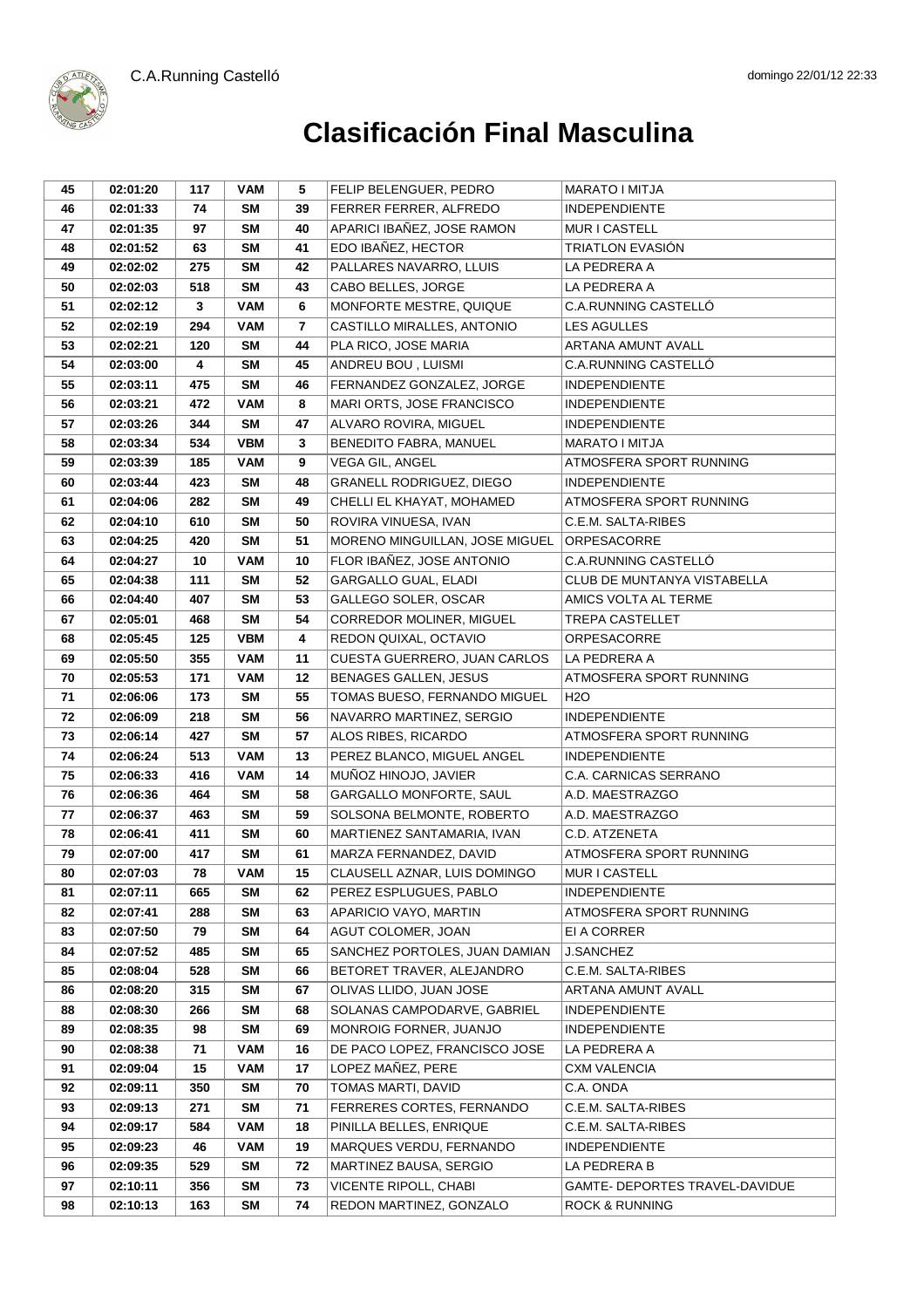



| 99  | 02:10:16 | 184 | <b>VAM</b> | 20  | TRILLES GIL, VICTOR                          | ATMOSFERA SPORT RUNNING            |
|-----|----------|-----|------------|-----|----------------------------------------------|------------------------------------|
| 100 | 02:10:22 | 102 | SM         | 75  | MACHORDOM AGUSTI, ANTONIO                    | ATMOSFERA SPORT RUNNING            |
| 101 | 02:10:49 | 558 | <b>VBM</b> | 5   | PRADES TORRES, VICENTE                       | MARATO I MITJA                     |
| 102 | 02:10:52 | 557 | <b>SM</b>  | 76  | DIAZ SEGURA, NACHO                           | ARTANA AMUNT AVALL                 |
| 103 | 02:10:57 | 338 | <b>VAM</b> | 21  | VICEDO MIÑANA, EMILIO                        | <b>FAVARA EMPINA</b>               |
| 104 | 02:11:00 | 612 | <b>VAM</b> | 22  | QUIÑONES YEBENES, JOSE LUIS                  | <b>INDEPENDIENTE</b>               |
| 105 | 02:11:15 | 634 | <b>SM</b>  | 77  | LIS LLAVATA, SALVA                           | <b>INDEPENDIENTE</b>               |
| 106 | 02:11:30 | 504 | <b>SM</b>  | 78  | NUÑEZ ARMERO, VIRGILIO                       | <b>LOS LASTRES</b>                 |
| 107 | 02:11:34 | 536 | <b>VAM</b> | 23  | GIL GUILLAMON, MANUEL                        | <b>BUD RUNNERS</b>                 |
| 108 | 02:11:35 | 373 | SM         | 79  | BEREDAS MUÑOZ, JESUS                         | <b>GRAO RUNNERS</b>                |
| 109 | 02:11:37 | 394 | <b>SM</b>  | 80  | JIMENEZ SANTOS, FRANCISCO                    | <b>INDEPENDIENTE</b>               |
| 110 | 02:11:39 | 552 | <b>SM</b>  | 81  | MERINO ECHANIZ, PEDRO                        | <b>GRAO RUNNERS</b>                |
| 111 | 02:11:42 | 137 | <b>VAM</b> | 24  | SESE ROVIRA, RAFAEL                          | <b>FEMCV</b>                       |
| 112 | 02:11:52 | 421 | <b>SM</b>  | 82  | GALLEN JESUS, CARLOS                         | TEAMDINITIS                        |
| 113 | 02:12:07 | 372 | <b>SM</b>  | 83  | ANDRES MARTINEZ, JORDI                       | PAS A PAS                          |
| 114 | 02:12:19 | 575 | <b>SM</b>  | 84  | BECKER CASTILLO, FELIPE                      | ARTANA AMUNT AVALL                 |
| 115 | 02:12:56 | 605 | <b>VAM</b> | 25  | ORTUÑO CANTOS, JOAQUIN                       | <b>INDEPENDIENTE</b>               |
| 116 | 02:13:16 | 526 | <b>SM</b>  | 85  | FERNANDEZ FERNANDEZ, JOSE                    | MARATO I MITJA                     |
| 117 | 02:13:18 | 110 | <b>SM</b>  | 86  | GARGALLO GUAL, LOREN                         | <b>CLUB DE MUNTANYA VISTABELLA</b> |
| 118 | 02:13:24 | 189 | <b>SM</b>  | 87  | GUILLART SAN INOCENCIO, EDUARDO GRAO RUNNERS |                                    |
| 119 | 02:13:30 | 343 | SM         | 88  | PI DURAN, OSCAR                              | SENDERISME BETXI                   |
| 120 | 02:13:43 | 625 | <b>SM</b>  | 89  | BOU PRADAS, JOSE JOAQUIN                     | MONTAÑA NEGRA RUNNING              |
| 122 | 02:14:09 | 342 | SM         | 90  | GODINO MOLINA, DAVID                         | <b>COSMOS</b>                      |
| 123 | 02:14:13 | 124 | <b>SM</b>  | 91  | ARANDA PAUSA, RUBEN                          | <b>ELS LLOPS</b>                   |
| 124 | 02:14:16 | 129 | <b>VAM</b> | 26  | MONTAGUD MORAGUES, PABLO                     | <b>INDEPENDIENTE</b>               |
| 125 | 02:14:20 | 179 | <b>VAM</b> | 27  | RUIPEREZ ALBALADETO, JESUS                   | <b>GRAO RUNNERS</b>                |
| 126 | 02:14:24 | 192 | <b>VAM</b> | 28  | PALLARES SOLER, DANIEL                       | LA PEDRERA A                       |
| 128 | 02:14:37 | 347 | <b>VBM</b> | 6   | CASTRO VEGAS, FELIPE                         | <b>TIERRA TRAGAME</b>              |
| 129 | 02:14:44 | 638 | SM         | 92  | MACIAS MUÑOZ, JOSE                           | <b>TT KENY</b>                     |
| 130 | 02:14:50 | 5   | <b>VAM</b> | 29  | VAZQUEZ LOPEZ, JOSE LUIS                     | C.A.RUNNING CASTELLÓ               |
| 131 | 02:15:19 | 369 | SM         | 93  | CORONADO, JOSE                               | <b>DESAFIO RUNNERS</b>             |
| 132 | 02:15:22 | 56  | <b>SM</b>  | 94  | SALES BARBERA, VICENT                        | MARATO I MITJA                     |
| 133 | 02:15:25 | 515 | VAM        | 30  | BELTRAN RENAU, LUIS                          | MARATO I MITJA                     |
| 134 | 02:15:28 | 17  | SM         | 95  | DEL RIO LLORENS, CARLOS                      | <b>INDEPENDIENTE</b>               |
| 135 | 02:15:29 | 292 | <b>SM</b>  | 96  | DE LA CRUZ CAMARDON, JORGE                   | MUR I CASTELL                      |
| 136 | 02:15:31 | 626 | <b>SM</b>  | 97  | MARCOS GIL, ALVARO                           | INDEPENDIENTE                      |
| 137 | 02:15:35 | 412 | <b>SM</b>  | 98  | MARISOIU, ADRIAN ION                         | <b>INDEPENDIENTE</b>               |
| 138 | 02:15:40 | 520 | <b>SM</b>  | 99  | HUGUET SIFRE, RAMON                          | ALQUERIES RUNNING                  |
| 139 | 02:15:43 | 639 | <b>SM</b>  | 100 | MANRIQUE JUAN, JORDI                         | TT KENY                            |
| 140 | 02:15:50 | 187 | <b>VAM</b> | 31  | MESADO MONFORT, JORGE                        | MARATO I MITJA                     |
| 141 | 02:16:04 | 603 | <b>VAM</b> | 32  | SAIZ ESCRIG, ROBERTO                         | LOS CUÑAOS                         |
| 142 | 02:16:06 | 604 | <b>VAM</b> | 33  | MARCO PASTOR, XIMO                           | LOS CUÑAOS                         |
| 143 | 02:16:15 | 209 | <b>VBM</b> | 7   | PEREZ LAFFONT, FRANCISCO JOSE                | CLUB DE ESCALADA ROCK PUNT         |
| 144 | 02:16:19 | 395 | <b>VAM</b> | 34  | LOMAS PAVON, JOSE ANTONIO                    | C.A. VILA REAL                     |
| 145 | 02:16:21 | 398 | <b>VAM</b> | 35  | PEREZ CABALLERO, DIEGO                       | C.A. VILA REAL                     |
| 146 | 02:16:27 | 539 | <b>VBM</b> | 8   | LLORENS PORTOLES, JUAN JULIAN                | LA PEDRERA B                       |
| 147 | 02:16:30 | 514 | <b>SM</b>  | 101 | SALES GARBI, OSCAR                           | MARATO I MITJA                     |
| 148 | 02:16:32 | 246 | <b>SM</b>  | 102 | ROYO MARGARIT, ALBERT                        | LA PEDRERA B                       |
| 149 | 02:16:37 | 232 | <b>VAM</b> | 36  | NEBOT ALICART, CARLOS                        | <b>INDEPENDIENTE</b>               |
| 150 | 02:16:50 | 396 | <b>SM</b>  | 103 | LOZANO SANCHEZ, JOSE ANTONIO                 | C.A. VILA REAL                     |
| 151 | 02:16:52 | 556 | <b>SM</b>  | 104 | PORTALES ESCRIG, VICENTE                     | C.A. LA PANDEROLA                  |
| 152 | 02:16:56 | 316 | <b>VAM</b> | 37  | BERNAT LIZANDRA, MANUEL                      | <b>INDEPENDIENTE</b>               |
| 153 | 02:17:08 | 484 | <b>SM</b>  | 105 | IBAÑEZ SORIANO, ALEJANDRO                    | <b>INDEPENDIENTE</b>               |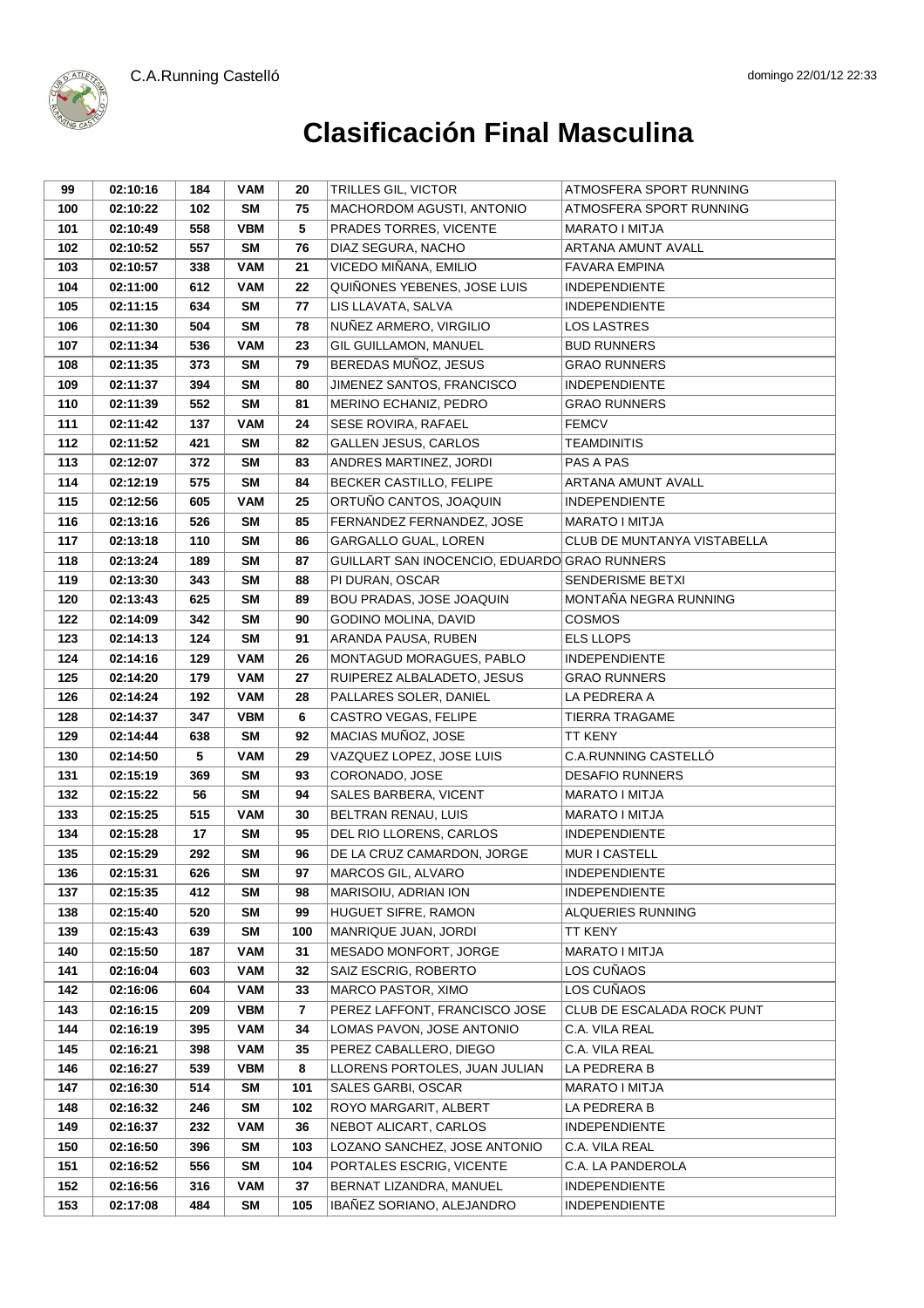



| 154 | 02:17:10 | 443 | <b>SM</b>  | 106 | RECATALA VIVES, JOSE MARIA         | C.A. LA VALL D'UIXO            |
|-----|----------|-----|------------|-----|------------------------------------|--------------------------------|
| 155 | 02:17:14 | 83  | <b>VAM</b> | 38  | TRENCO I BOVEA, JOAN ANTONI        | C.A. LA PANDEROLA              |
| 156 | 02:17:15 | 146 | <b>VAM</b> | 39  | NAVARRO MARIN-BUCK, ALEJANDRO      | <b>INDEPENDIENTE</b>           |
| 157 | 02:17:17 | 245 | <b>VAM</b> | 40  | QUINTANA GASCO, FERNANDO           | <b>INDEPENDIENTE</b>           |
| 158 | 02:17:20 | 642 | <b>SM</b>  | 107 | ROGER DOLS, JAVIER                 | <b>INDEPENDIENTE</b>           |
| 159 | 02:17:27 | 311 | <b>VAM</b> | 41  | VILAR GALLART, JUAN VICENTE        | ARTANA AMUNT AVALL             |
| 160 | 02:17:29 | 309 | <b>VAM</b> | 42  | PITARCH TENA, ALBERTO              | XINO XANO                      |
| 161 | 02:17:31 | 406 | SM         | 108 | JIMENEZ NEBOT, CARLOS              | ATMOSFERA SPORT RUNNING        |
| 162 | 02:17:33 | 399 | <b>VAM</b> | 43  | RODRIGUEZ ROCA, JUAN JOSE          | C.A. VILA REAL                 |
| 163 | 02:17:36 | 492 | <b>SM</b>  | 109 | GIL TENA, SANTIAGO                 | <b>INDEPENDIENTE</b>           |
| 164 | 02:17:38 | 264 | <b>VAM</b> | 44  | PEDRO GIMENO, JOSE MIGUEL          | C.A. PUCOL                     |
| 165 | 02:17:39 | 436 | <b>VAM</b> | 45  | PRIETO ALMIÑANA, PEDRO             | C.A. CARNICAS SERRANO          |
| 166 | 02:17:41 | 119 | <b>VAM</b> | 46  | ROJO ROMERO, VICTOR                | TRAIL CER LA SENIA             |
| 167 | 02:17:44 | 198 | <b>SM</b>  | 110 | MARQUES VERDU, ALFREDO             | <b>INDEPENDIENTE</b>           |
| 168 | 02:17:46 | 228 | <b>SM</b>  | 111 | <b>IGLESIAS GUTIERREZ, GUSTAVO</b> | <b>INDEPENDIENTE</b>           |
| 170 | 02:18:00 | 565 | <b>SM</b>  | 112 | RIPOLL MARTINEZ, DOMINGO           | <b>INDEPENDIENTE</b>           |
| 171 | 02:18:10 | 12  | <b>VAM</b> | 47  | TOMAS PALLARES, JUAN JOSÉ          | C.A.RUNNING CASTELLÓ           |
| 172 | 02:18:12 | 559 | <b>VAM</b> | 48  | BAUSA ARGILAGA, JORGE              | CAFÉ ANGEL                     |
| 173 | 02:18:19 | 502 | <b>SM</b>  | 113 | PARICIO COMINS, JORGE              | C.A. LA PANDEROLA              |
| 174 | 02:18:21 | 581 | <b>SM</b>  | 114 | SOLAZ MORENO, CESAR                | <b>INDEPENDIENTE</b>           |
| 175 | 02:18:34 | 47  | <b>SM</b>  | 115 | PRIETO GRACIA, ROBERTO             | <b>INDEPENDIENTE</b>           |
| 176 | 02:18:43 | 380 | <b>VAM</b> | 49  | NAVARRO HIDALGO, MANUEL            | C.A. PUÇOL                     |
| 177 | 02:18:45 | 378 | <b>VAM</b> | 50  | CALVO NAVARRO, PACO                | C.A. PUÇOL                     |
| 178 | 02:19:07 | 86  | <b>SM</b>  | 116 | GUMBAU PALANCA, PACO               | <b>INDEPENDIENTE</b>           |
| 179 | 02:19:11 | 276 | <b>SM</b>  | 117 | VILARROCHA BALAGUER, DAVID         | LA PEDRERA B                   |
| 180 | 02:19:19 | 377 | SM         | 118 | PEREZ OBRERO, DAVID                | <b>INDEPENDIENTE</b>           |
| 181 | 02:19:28 | 640 | <b>SM</b>  | 119 | SOLSONA GILABERT, VICENTE          | <b>INDEPENDIENTE</b>           |
| 182 | 02:20:12 | 410 | <b>VBM</b> | 9   | ALBARO, MANUEL                     | CENTRE EXCURSIONISTA L'ALCORA  |
| 183 | 02:20:38 | 561 | SM         | 120 | ROBRES GIL, PABLO                  | <b>ROCK &amp; RUNNING</b>      |
| 184 | 02:20:47 | 123 | <b>VAM</b> | 51  | MONTEAGUDO PLATERO, MIGUEL         | <b>INDEPENDIENTE</b>           |
| 185 | 02:21:10 | 352 | <b>SM</b>  | 121 | PALOMONO SALT, ABRAHAM             | GAMTE- DEPORTES TRAVEL-DAVIDUE |
| 186 | 02:21:19 | 305 | <b>VAM</b> | 52  | <b>TORRES IBANEZ, EMILIO</b>       | SENDERISME BETXI               |
| 187 | 02:21:25 | 213 | <b>VAM</b> | 53  | CISCAR MORATO, VICENT              | <b>FAVARA EMPINA</b>           |
| 188 | 02:21:28 | 88  | <b>SM</b>  | 122 | VIVAS MARTINEZ, CARLOS             | <b>INDEPENDIENTE</b>           |
| 189 | 02:21:32 | 517 | <b>VAM</b> | 54  | CATALAN ARAGON, MIGUEL             | LA PEDRERA B                   |
| 190 | 02:21:40 | 606 | <b>SM</b>  | 123 | APARICI VILAR, HECTOR              | <b>GRAO RUNNERS</b>            |
| 191 | 02:21:46 | 85  | SM         | 124 | CALERO SANCHEZ, JUAN BAUTISTA      | PEÑA EL COYOTE                 |
| 192 | 02:21:52 | 87  | <b>SM</b>  | 125 | SOLER OLMEDILLA, JOSE VICENTE      | <b>INDEPENDIENTE</b>           |
| 193 | 02:22:09 | 217 | <b>SM</b>  | 126 | MENGUAL LOPEZ, JOSE MARIA          | <b>INDEPENDIENTE</b>           |
| 194 | 02:22:17 | 646 | <b>SM</b>  | 127 | PLAZAOLA FERNANDEZ, IBAN           | <b>CXM VALENCIA</b>            |
| 195 | 02:22:22 | 295 | <b>VAM</b> | 55  | MIRASOL RUBIO, ERNESTO             | C.A. CARNICAS SERRANO          |
| 196 | 02:22:24 | 476 | <b>VAM</b> | 56  | MARCH ALLEPUZ, SERGIO              | <b>INDEPENDIENTE</b>           |
| 197 | 02:22:26 | 573 | <b>SM</b>  | 128 | LLORENS OCHANDO, FERNANDO          | ORPESACORRE                    |
| 198 | 02:22:32 | 549 | <b>SM</b>  | 129 | RULL ALABAU, ANTONIO               | ORPESACORRE                    |
| 199 | 02:22:58 | 672 | <b>SM</b>  | 130 | RIBERA GARCÍA, CARLOS              | <b>INDEPENDIENTE</b>           |
| 200 | 02:23:00 | 11  | <b>VAM</b> | 57  | MAMPEL ROYO, FERNANDO              | C.A.RUNNING CASTELLO           |
| 201 | 02:23:02 | 418 | <b>VAM</b> | 58  | TUBILLA BAUSA, PEDRO               | ATMOSFERA SPORT RUNNING        |
| 202 | 02:23:04 | 279 | SM         | 131 | PITARCH NEBOT, JOSE                | H <sub>2</sub> O               |
| 203 | 02:23:08 | 252 | <b>SM</b>  | 132 | DE LA CRUZ MARTINEZ, LUIS MIGUEL   | C.A. CUENCA DOLOMIA            |
| 204 | 02:23:10 | 335 | <b>SM</b>  | 133 | MIRALLES VERICAT, DAVID            | VIAJES 30 DIAS                 |
| 205 | 02:23:18 | 9   | <b>SM</b>  | 134 | ADSUARA SANHAUJA, JAVIER           | C.A.RUNNING CASTELLÓ           |
| 206 | 02:23:21 | 320 | <b>SM</b>  | 135 | ALEGRE OLLER, JAIME                | <b>INDEPENDIENTE</b>           |
| 207 | 02:23:23 | 280 | <b>VAM</b> | 59  | MUÑOZ TUÑON, JUAN                  | ATMOSFERA SPORT RUNNING        |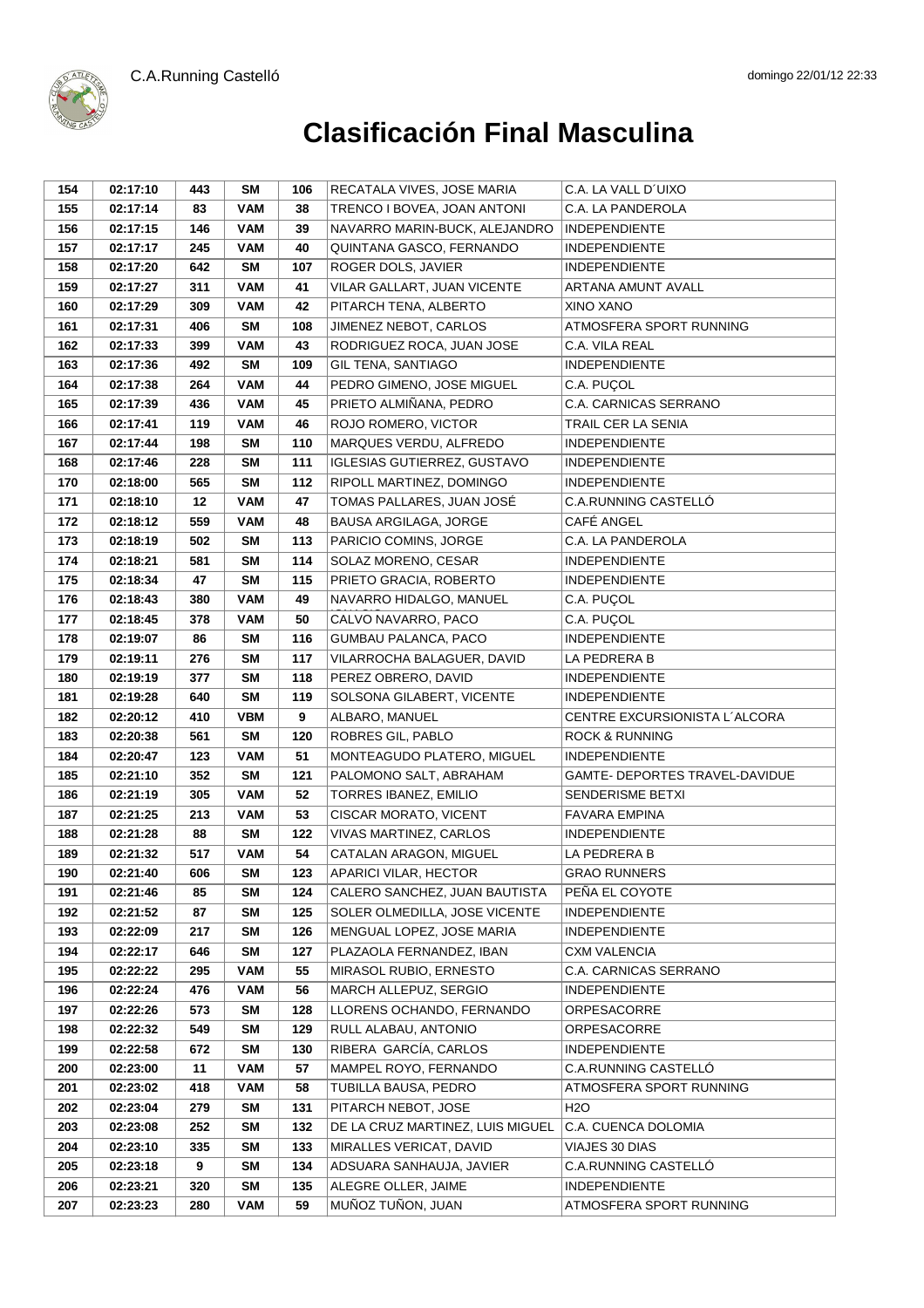



| 208 | 02:23:30 | 167 | SM         | 136 | RAMON SEGARRA, DAVID             | <b>INDEPENDIENTE</b>           |
|-----|----------|-----|------------|-----|----------------------------------|--------------------------------|
| 209 | 02:23:32 | 31  | <b>VAM</b> | 60  | <b>IGLESIAS NEBOT, JUAN JOSE</b> | 42 Y PICO                      |
| 210 | 02:23:44 | 673 | <b>VAM</b> | 61  | MALLOL GARCIA-VACAS, JOAQUIN     | <b>INDEPENDIENTE</b>           |
| 211 | 02:24:21 | 93  | <b>SM</b>  | 137 | MOLLA VALLES, VICTOR             | <b>GENT DE FOIOS</b>           |
| 212 | 02:24:53 | 26  | <b>VAM</b> | 62  | MANGLANO ORTIZ, ENRIQUE          | <b>INDEPENDIENTE</b>           |
| 213 | 02:25:02 | 140 | <b>VBM</b> | 10  | GONZALEZ, RAMON                  | <b>INDEPENDIENTE</b>           |
| 214 | 02:25:03 | 310 | <b>VBM</b> | 11  | VALLCANERA CASTELLA, FLORENCI    | C.A. FAVARA                    |
| 215 | 02:25:10 | 591 | <b>SM</b>  | 138 | OLUCHA ESCRIG, IVAN              | <b>INDEPENDIENTE</b>           |
| 216 | 02:25:13 | 675 | <b>VAM</b> | 63  | ESPINOSA SALVADOR, JORDI         | H2O                            |
| 217 | 02:25:15 | 409 | SM         | 139 | ORTIZ PORCAR, DAVID              | <b>INDEPENDIENTE</b>           |
| 218 | 02:25:19 | 206 | SM         | 140 | <b>GARCIA MELIA, EDUARDO</b>     | <b>FAVARA EMPINA</b>           |
| 219 | 02:25:20 | 208 | <b>VAM</b> | 64  | VICTORIA MIÑANA, PEDRO JUAN      | <b>FAVARA EMPINA</b>           |
| 220 | 02:25:23 | 176 | <b>VAM</b> | 65  | PASCUAL VILLALVA, GUILLERMO      | ATMOSFERA SPORT RUNNING        |
| 221 | 02:25:25 | 375 | <b>VAM</b> | 66  | PALATSI ARMERO, RAUL             | <b>INDEPENDIENTE</b>           |
| 222 | 02:25:28 | 299 | <b>SM</b>  | 141 | VILLAR HERRERO, PASCUAL          | ARTANA AMUNT AVALL             |
| 223 | 02:25:33 | 533 | <b>SM</b>  | 142 | CALERO GIL, JAVIER               | <b>INDEPENDIENTE</b>           |
| 224 | 02:25:36 | 253 | SM         | 143 | SANCHEZ MONTESINOS, FELIX        | GAMTE- DEPORTES TRAVEL-DAVIDUE |
| 225 | 02:25:38 | 321 | <b>SM</b>  | 144 | RAMOS MEZQUITA, JOSEP MANEL      | C.A. VILA REAL                 |
| 226 | 02:25:46 | 322 | <b>VAM</b> | 67  | CARCELLER SAFONT, MAURICIO       | C.A. 42YPICO                   |
| 227 | 02:25:53 | 630 | <b>SM</b>  | 145 | SALOM GARCIA, GUSTAVO            | <b>VALENCIA CF</b>             |
| 228 | 02:25:55 | 384 | <b>SM</b>  | 146 | TRAVER ASO, JUAN CARLOS          | <b>INDEPENDIENTE</b>           |
| 229 | 02:25:57 | 286 | <b>VAM</b> | 68  | VILAR GONZALEZ, DANIEL           | <b>INDEPENDIENTE</b>           |
| 230 | 02:25:59 | 574 | SM         | 147 | BERNABEU CLOQUELL, MIGUEL        | <b>BAD RUNNERS RIBALTA</b>     |
| 231 | 02:26:07 | 186 | <b>VAM</b> | 69  | ALBERTO BELTRAN, ALFONSO         | <b>INDEPENDIENTE</b>           |
| 232 | 02:26:12 | 66  | <b>VBM</b> | 12  | MIRAVET GARCIA, ANTONIO          | <b>FAUSTO</b>                  |
| 233 | 02:26:15 | 583 | <b>VAM</b> | 70  | ANTOLI MARTI, SEGIO              | <b>INDEPENDIENTE</b>           |
| 234 | 02:26:16 | 333 | SM         | 148 | RAMOS LARA, HECTOR               | ARTANA AMUNT AVALL             |
| 236 | 02:26:30 | 121 | <b>SM</b>  | 149 | CEBRIAN DEFEZ, DAVID             | LA PEDRERA B                   |
| 237 | 02:26:52 | 624 | SM         | 150 | RIVERA GARCIA, JOSE JUAN         | <b>INDEPENDIENTE</b>           |
| 238 | 02:27:05 | 434 | <b>VAM</b> | 71  | IBAÑEZ GARCIA, VALENTIN          | <b>MARATO I MITJA</b>          |
| 239 | 02:27:10 | 158 | SM         | 151 | GARCIA NAVARRO, FRANCISCO        | ORPESACORRE                    |
| 240 | 02:27:16 | 599 | SM         | 152 | FERNANDEZ PLAZAOLA, JOXE         | <b>CXM VALENCIA</b>            |
| 241 | 02:27:22 | 59  | <b>VAM</b> | 72  | COQUILLAT ANDREU, JUAN CARLOS    | <b>INDEPENDIENTE</b>           |
| 242 | 02:27:36 | 241 | <b>VAM</b> | 73  | GARCIA-ROMERAL ORTIZ, JESUS      | <b>INDEPENDIENTE</b>           |
| 244 | 02:27:56 | 365 | <b>SM</b>  | 153 | TURCH OLIVARES, MANUEL           | <b>INDEPENDIENTE</b>           |
| 245 | 02:27:59 | 116 | <b>SM</b>  | 154 | EDO EDO, RAFAEL                  | C.E.M. SALTA-RIBES             |
| 246 | 02:28:03 | 647 | SM         | 155 | MARTINEZ NAVARRO, ANGEL          | H <sub>2</sub> O               |
| 247 | 02:28:06 | 364 | <b>VAM</b> | 74  | MEMBRADO GUINOT, GILBERTO        | C.A. LA PANDEROLA              |
| 248 | 02:28:13 | 57  | <b>SM</b>  | 156 | SOS RIPOLLES, NACHO              | <b>INDEPENDIENTE</b>           |
| 249 | 02:28:30 | 390 | <b>VBM</b> | 13  | TORRES PIQUER, JOSE JUAN         | SENDERISME BETXI               |
| 250 | 02:28:31 | 389 | <b>VBM</b> | 14  | ESCOBEDO VILLAR, AGUSTIN         | SENDERISME BETXI               |
| 251 | 02:28:37 | 437 | <b>VAM</b> | 75  | MIGUELEZ GONZALEZ, MELQUIADES    | TREPA CASTELLET                |
| 254 | 02:28:56 | 67  | <b>SM</b>  | 157 | DEL CORTE LORA, VICTOR           | CARAJILLOS CUP TEAM            |
| 255 | 02:28:58 | 155 | <b>SM</b>  | 158 | <b>GARCIA GRAU, ROBERTO</b>      | ULTRA RUNNERS CASTELLON        |
| 256 | 02:29:01 | 487 | <b>SM</b>  | 159 | FORTUÑO CERVERA, CRISTIAN        | <b>INDEPENDIENTE</b>           |
| 257 | 02:29:04 | 180 | VAM        | 76  | PEREZ SANTOLARIA, VICENTE        | <b>CIRAT</b>                   |
| 258 | 02:29:06 | 544 | <b>SM</b>  | 160 | LAHOSA JUAN, PAU                 | <b>INDEPENDIENTE</b>           |
| 259 | 02:29:09 | 627 | <b>SM</b>  | 161 | GARRIDO FERNANDEZ, ALFONSO       | ENDURANCE TRI-SPORT            |
| 260 | 02:29:16 | 615 | <b>SM</b>  | 162 | GUIMERA TUÑON, EDGAR             | <b>INDEPENDIENTE</b>           |
| 261 | 02:29:18 | 29  | <b>SM</b>  | 163 | AGUT GARCIA, GABRIEL VICENTE     | <b>INDEPENDIENTE</b>           |
| 262 | 02:29:21 | 598 | <b>SM</b>  | 164 | DOMINGO LLOPIS, JAVIER           | <b>INDEPENDIENTE</b>           |
| 263 | 02:29:25 | 76  | <b>SM</b>  | 165 | COLAS SORIANO, ALFONSO           | C.D. ES POSIBLE                |
| 264 | 02:29:28 | 478 | <b>SM</b>  | 166 | CORTINA, VICTOR                  | <b>GENT DE FOIOS</b>           |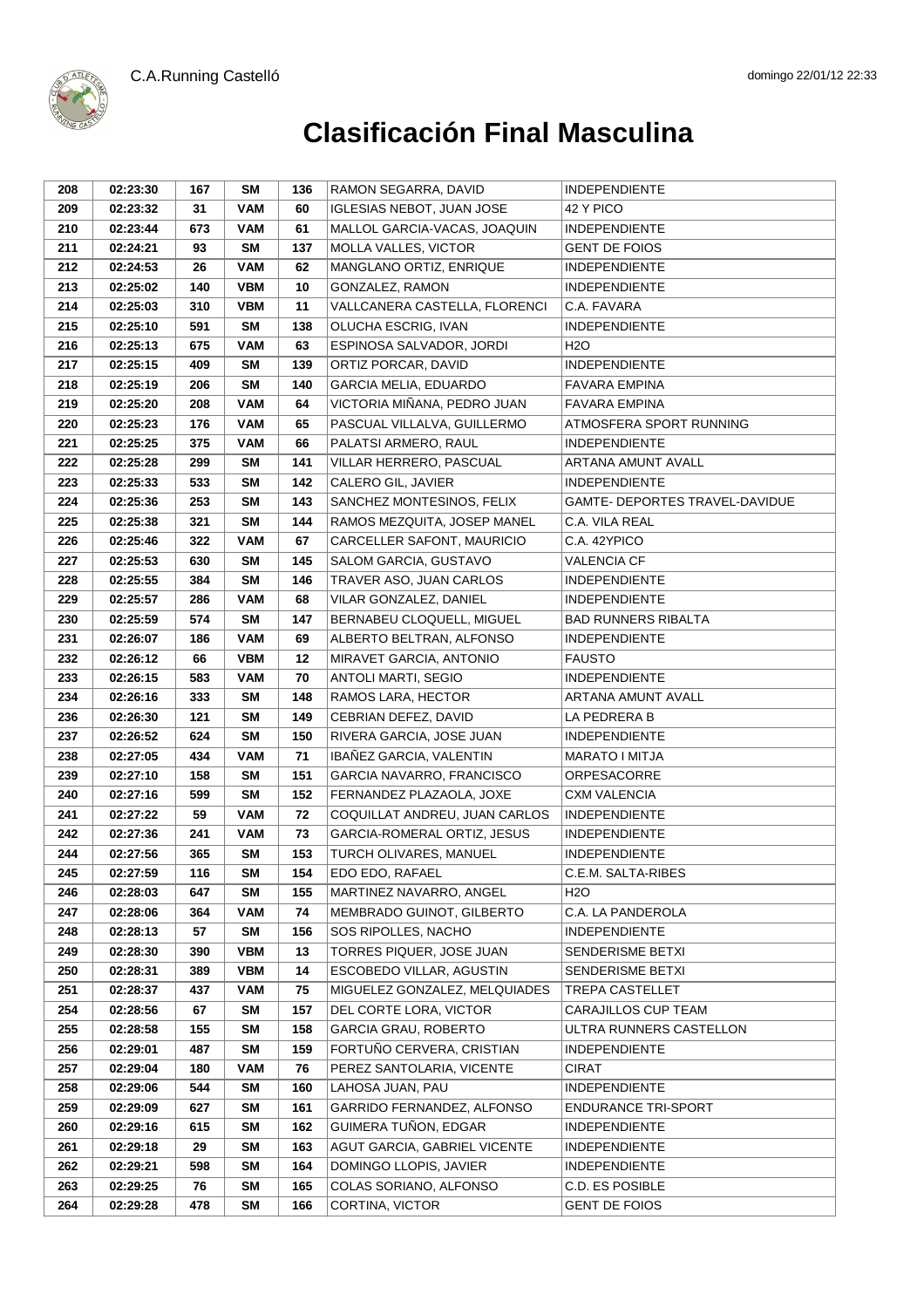

| 266 | 02:29:32 | 112 | SM         | 167 | EDO CUADAU, ALFONSO           | <b>INDEPENDIENTE</b>        |
|-----|----------|-----|------------|-----|-------------------------------|-----------------------------|
| 267 | 02:29:34 | 469 | SM         | 168 | FERRER ALBERICH, MIGUEL       | <b>INDEPENDIENTE</b>        |
| 268 | 02:29:38 | 522 | <b>VBM</b> | 15  | LLORENS MONTANES, VICENTE     | <b>EVASION RUNNING</b>      |
| 269 | 02:29:40 | 8   | <b>SM</b>  | 169 | MONFORTE MESTRE, MIGUEL ANGEL | C.A.RUNNING CASTELLÓ        |
| 270 | 02:29:41 | 304 | <b>VAM</b> | 77  | PASTOR CLIMENT, BRUNO         | AULA DE NATURA VINAROS      |
| 271 | 02:29:51 | 593 | SM         | 170 | CUEVAS GUIJARRO, DIEGO        | <b>INDEPENDIENTE</b>        |
| 272 | 02:29:57 | 151 | <b>SM</b>  | 171 | CAMPOS ROCHERA, SERGIO        | ULTRA RUNNERS CASTELLON     |
| 273 | 02:30:01 | 60  | <b>VAM</b> | 78  | FERRAGUD LLORCA, JOSE RAMON   | <b>INDEPENDIENTE</b>        |
| 274 | 02:30:29 | 548 | SM         | 172 | DELGADO PLA, JOSE MIGUEL      | UNIO ATLETICA CASTELLONENSE |
| 275 | 02:30:31 | 101 | <b>SM</b>  | 173 | SABIO COLLADO, VICTOR         | <b>ROCK &amp; RUNNING</b>   |
| 276 | 02:30:35 | 21  | <b>VAM</b> | 79  | CORONEL SANCHEZ, ROBERTO      | <b>MUR I CASTELL</b>        |
| 277 | 02:30:49 | 391 | <b>VBM</b> | 16  | ESCOBEDO VILLAR, MANUEL       | SENDERISME BETXI            |
| 278 | 02:30:52 | 523 | SM         | 174 | MUINDINA ANDREU, MIGUEL       | <b>INDEPENDIENTE</b>        |
| 279 | 02:31:06 | 281 | SM         | 175 | <b>GARCIA IBARS, CARLOS</b>   | <b>INDEPENDIENTE</b>        |
| 280 | 02:31:17 | 55  | <b>SM</b>  | 176 | VELASCO LOPERA, JAVI          | <b>INDEPENDIENTE</b>        |
| 281 | 02:31:28 | 348 | <b>SM</b>  | 177 | VERDEJO SANCHEZ, JOSE MIGUEL  | <b>DESAFIO RUNNERS</b>      |
| 282 | 02:31:32 | 371 | <b>SM</b>  | 178 | FERRANDO LLORIS, RAFAEL       | <b>DESAFIO RUNNERS</b>      |
| 284 | 02:31:41 | 127 | <b>SM</b>  | 179 | PASCUAL, CLAUDIO ADRIAN       | <b>INDEPENDIENTE</b>        |
| 285 | 02:31:53 | 40  | SM         | 180 | ESPAÑA SUAREZ, JESUS          | <b>INDEPENDIENTE</b>        |
| 286 | 02:32:16 | 141 | <b>SM</b>  | 181 | FERNANDEZ ROMERO, ROBERTO     | <b>INDEPENDIENTE</b>        |
| 287 | 02:32:23 | 80  | <b>VAM</b> | 80  | CERVERA MATEU, ENRIC          | <b>INDEPENDIENTE</b>        |
| 288 | 02:32:34 | 367 | <b>VAM</b> | 81  | MICHAVILA ANADON, RUBEN       | <b>INDEPENDIENTE</b>        |
| 289 | 02:32:42 | 154 | <b>VAM</b> | 82  | HERNANDEZ PUCHOL, ISIDRO      | C.A. AMUNT AVALL            |
| 290 | 02:32:49 | 446 | SM         | 182 | DEMBILIO SIFRES, CRISTIAN     | <b>INDEPENDIENTE</b>        |
| 291 | 02:32:54 | 648 | <b>SM</b>  | 183 | LINARES FALOMIR, AGUSTIN      | <b>INDEPENDIENTE</b>        |
| 292 | 02:32:57 | 546 | VAM        | 83  | RODRIGUEZ TOLOSA, JUAN MIGUEL | MARATO I MITJA              |
| 293 | 02:33:12 | 631 | <b>SM</b>  | 184 | BARRIENTOS GOMEZ, SALVADOR    | <b>INDEPENDIENTE</b>        |
| 295 | 02:33:25 | 249 | <b>VAM</b> | 84  | GONZALEZ SALVADOR, CESAR      | <b>INCA 2000</b>            |
| 296 | 02:33:27 | 570 | <b>SM</b>  | 185 | SORIANO BLASCO, ALEJANDRO     | <b>ROCK &amp; RUNNING</b>   |
| 297 | 02:33:29 | 283 | <b>SM</b>  | 186 | TOGNETTI BARBIERI, BRUNO JOSE | <b>INDEPENDIENTE</b>        |
| 298 | 02:33:32 | 328 | <b>SM</b>  | 187 | SOTO LOPEZ, JUAN              | <b>EVASION RUNNING</b>      |
| 299 | 02:33:38 | 204 | <b>SM</b>  | 188 | CONEJO TRIVIÑO, ISAAC         | <b>INDEPENDIENTE</b>        |
| 300 | 02:33:44 | 590 | <b>VAM</b> | 85  | ABAD CABAÑERO, JOSE LUIS      | <b>INDEPENDIENTE</b>        |
| 301 | 02:33:46 | 448 | <b>VBM</b> | 17  | ROSA PARRA, JOSE              | AMICS DEL CLOT              |
| 302 | 02:33:49 | 538 | <b>SM</b>  | 189 | SEGARRA CASTELLET, FRAN       | <b>RUNNING CABANES</b>      |
| 303 | 02:33:55 | 43  | <b>VAM</b> | 86  | RIPOLLES ROCA, JOSE MARIA     | <b>MARATO I MITJA</b>       |
| 304 | 02:34:09 | 415 | SM         | 190 | <b>BARBA SANCHEZ, JAIME</b>   | <b>INDEPENDIENTE</b>        |
| 305 | 02:34:52 | 162 | <b>VAM</b> | 87  | TAVALLO BALBASTRE, RAFAEL     | C.A. SAFOR CAFE MAX         |
| 306 | 02:34:55 | 474 | <b>VAM</b> | 88  | HUILLERY, JEAN NOEL           | <b>INDEPENDIENTE</b>        |
| 307 | 02:34:58 | 594 | <b>SM</b>  | 191 | <b>GRANELL ROJAS, BORJA</b>   | <b>INDEPENDIENTE</b>        |
| 309 | 02:35:07 | 402 | <b>VBM</b> | 18  | SEGARRA BARRERA, VICENT       | C.A. VILA REAL              |
| 310 | 02:35:30 | 18  | VAM        | 89  | <b>GRAU RIBES, RAMON</b>      | MIS JUEVES                  |
| 311 | 02:35:33 | 152 | <b>SM</b>  | 192 | CAMPOS ROCHERA, JESUS         | ULTRA RUNNERS CASTELLON     |
| 312 | 02:35:40 | 27  | <b>SM</b>  | 193 | CARRASCOSA PEREZ, JUAN        | C.D.M BARDES                |
| 313 | 02:35:49 | 250 | <b>SM</b>  | 194 | FERNANDEZ PEREZ, JAVIER       | <b>INDEPENDIENTE</b>        |
| 314 | 02:35:58 | 397 | <b>VBM</b> | 19  | MADUEÑO CRIADO, MANUEL        | C.A. VILA REAL              |
| 315 | 02:36:11 | 39  | <b>VAM</b> | 90  | DOLS SEGURA, VICENTE          | ZIPI Y ZAPE TEAM            |
| 316 | 02:36:27 | 36  | <b>VAM</b> | 91  | BES MONTERDE, MARIANO JOAQUIN | KOLECTIVO VERTICAL          |
| 317 | 02:36:29 | 99  | <b>SM</b>  | 195 | BERNAL DOMINGUEZ, ALVARO      | KOLECTIVO VERTICAL          |
| 318 | 02:36:36 | 94  | <b>SM</b>  | 196 | ALBERT SORIA, ROBERTO         | <b>INDEPENDIENTE</b>        |
| 319 | 02:36:57 | 483 | <b>VBM</b> | 20  | SANCHEZ FERNANDEZ, JUAN       | <b>J.SANCHEZ</b>            |
| 320 | 02:37:04 | 505 | <b>SM</b>  | 197 | BAYARRI GONZALEZ, JUAN        | <b>INDEPENDIENTE</b>        |
| 321 | 02:37:05 | 506 | <b>SM</b>  | 198 | SOSPEDRA REVERTER, JOAQUIN    | TRIATLO BASILISCUS          |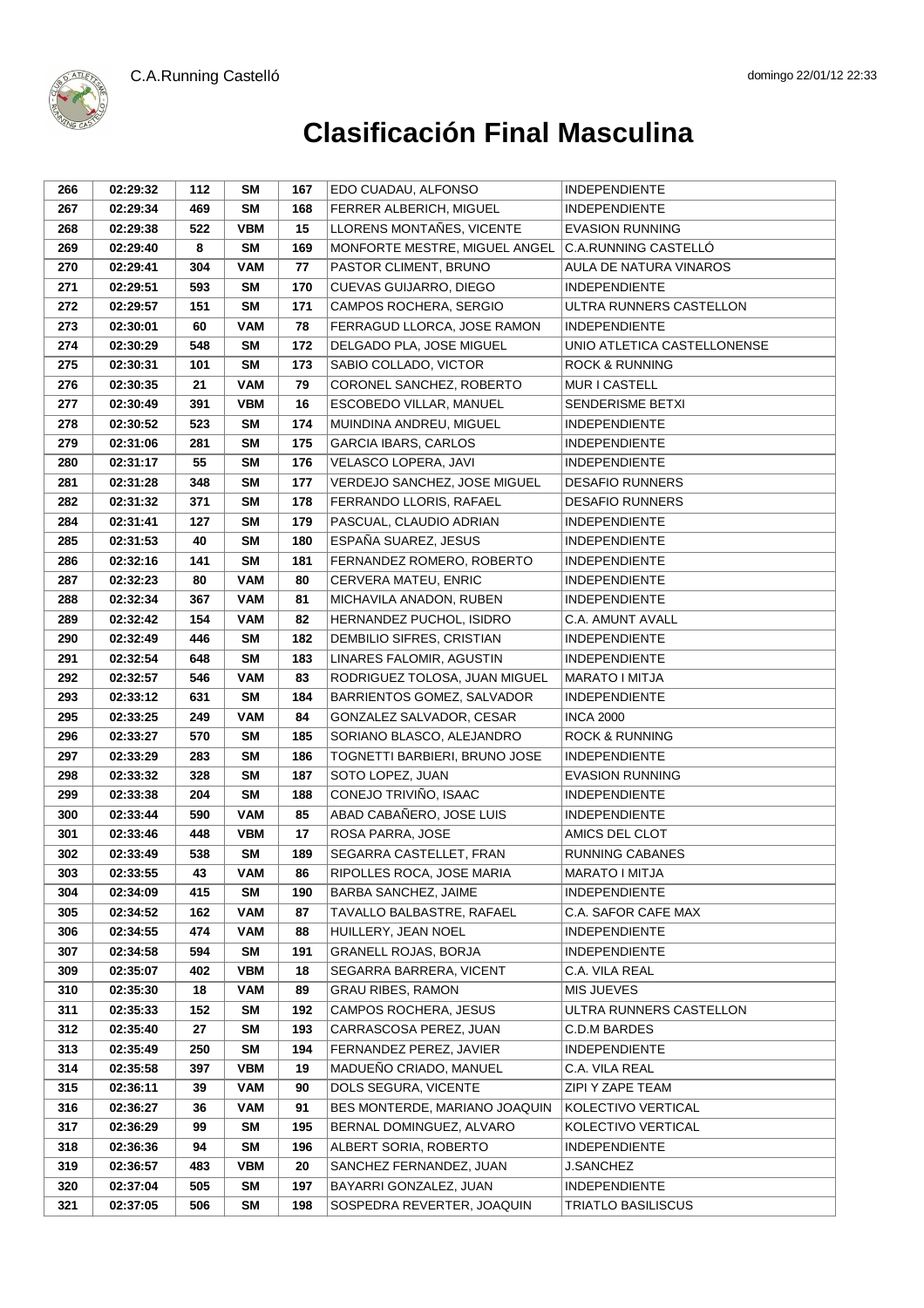

| 322 | 02:37:08 | 100 | SM         | 199 | BERNAL DOMINGUEZ, JORGE        | KOLECTIVO VERTICAL        |
|-----|----------|-----|------------|-----|--------------------------------|---------------------------|
| 323 | 02:37:09 | 196 | <b>SM</b>  | 200 | GOMES PEREZ, JOSE ANTONIO      | KOLECTIVO VERTICAL        |
| 325 | 02:37:21 | 616 | <b>VBM</b> | 21  | LAMAS PLADENA, ANTONIO         | <b>INDEPENDIENTE</b>      |
| 326 | 02:37:26 | 138 | <b>VBM</b> | 22  | MORA PEREZ, WILLIAM EDWARD     | C.A. CAFETERIAS WILLIAM   |
| 327 | 02:37:29 | 147 | <b>VBM</b> | 23  | MARTINEZ ESTESO, PEDRO JOSE    | C.A. AMUNT AVALL          |
| 328 | 02:37:31 | 260 | <b>VAM</b> | 92  | MERLOS ALVAREZ, ALFONSO        | <b>INDEPENDIENTE</b>      |
| 329 | 02:37:39 | 611 | <b>VBM</b> | 24  | CALVO GONZALVO, ANTONIO        | <b>CORRER A PEU NULES</b> |
| 330 | 02:37:48 | 64  | <b>SM</b>  | 201 | BENJUMEA CEBRIAN, FERNANDO     | C.A. AMUNT AVALL          |
| 331 | 02:37:51 | 644 | <b>SM</b>  | 202 | GOZALBO SEGARRA, DIEGO         | <b>INDEPENDIENTE</b>      |
| 332 | 02:38:15 | 519 | <b>VAM</b> | 93  | PEREZ VALLS, JUAN JOSE         | <b>GRAO RUNNERS</b>       |
| 333 | 02:38:19 | 81  | <b>SM</b>  | 203 | VILLAGRASA PIQUER, TEODORO     | AMICS VOLTA AL TERME      |
| 334 | 02:38:24 | 461 | <b>SM</b>  | 204 | NEBOT GUILLEN, SERGI           | <b>INDEPENDIENTE</b>      |
| 335 | 02:38:30 | 424 | <b>VAM</b> | 94  | GARCIA SANCHEZ, JUAN FRANCISCO | <b>INDEPENDIENTE</b>      |
| 336 | 02:38:32 | 172 | <b>SM</b>  | 205 | PEREZ DE LOS COBOS             | H <sub>2</sub> O          |
| 337 | 02:38:35 | 224 | <b>SM</b>  | 206 | MOLINER MIRAVET, JUANJO        | <b>INDEPENDIENTE</b>      |
| 338 | 02:38:37 | 131 | <b>VBM</b> | 25  | <b>GUINOT VICIANO, JAVIER</b>  | C.E. BENICASSIM           |
| 339 | 02:38:38 | 313 | VAM        | 95  | CLIMENT SALA, SALVADOR         | C.A. FAVARA               |
| 340 | 02:38:41 | 498 | <b>SM</b>  | 207 | PROVINCIALES GARCIA, EDUARDO   | <b>MARATO I MITJA</b>     |
| 341 | 02:38:44 | 527 | <b>VAM</b> | 96  | SALVADOR MONFORT, ANTONIO      | <b>INDEPENDIENTE</b>      |
| 342 | 02:38:51 | 329 | <b>VAM</b> | 97  | PEREZ CLAUSELL, SOCRATES       | DEPITECAN RUNNING CLUB    |
| 343 | 02:38:54 | 521 | <b>VAM</b> | 98  | PINELL MICHAVILA, JAVI         | LA PEDRERA B              |
| 344 | 02:39:01 | 445 | <b>SM</b>  | 208 | ROGLA ROMERO, JOSE LUIS        | C.A. LA VALL D'UIXO       |
| 346 | 02:39:10 | 449 | <b>VAM</b> | 99  | ASENSI PICAZO, MIGUEL          | <b>INDEPENDIENTE</b>      |
| 347 | 02:39:12 | 170 | <b>SM</b>  | 209 | CANGAS VADILLO, TONI           | <b>L'ESPINETA</b>         |
| 349 | 02:39:14 | 52  | <b>VAM</b> | 100 | ARNAU TENA, JUAN ANTONIO       | <b>INDEPENDIENTE</b>      |
| 350 | 02:39:20 | 635 | <b>VAM</b> | 101 | CANOS SANROQUE, JOSE           | <b>CORRER A PEU NULES</b> |
| 351 | 02:39:30 | 272 | <b>VAM</b> | 102 | <b>AGOST TORRES, FERRAN</b>    | <b>INDEPENDIENTE</b>      |
| 352 | 02:39:34 | 226 | <b>SM</b>  | 210 | <b>GARCIA BIXQUERT, ANTONI</b> | <b>FAVARA EMPINA</b>      |
| 353 | 02:39:36 | 118 | <b>VAM</b> | 103 | BISBAL MOLINA, JUAN JOSE       | P@KE                      |
| 354 | 02:40:08 | 512 | <b>VAM</b> | 104 | MARIN JULIAN, SILVERIO         | MARATO I MITJA            |
| 355 | 02:40:13 | 82  | <b>VAM</b> | 105 | FORCADA GALLEN, EFREN          | MARATO I MITJA            |
| 356 | 02:40:31 | 525 | SM         | 211 | OLMOS FERNANDEZ, DAVID         | C.D. DESELITE             |
| 357 | 02:40:47 | 668 | <b>VBM</b> | 26  | SERRANO MARTINEZ, ARTURO       | MARATO I MITJA            |
| 358 | 02:41:01 | 507 | <b>VAM</b> | 106 | MUNERA, FRANCISCO              | MARATO I MITJA            |
| 359 | 02:41:03 | 109 | <b>SM</b>  | 212 | MALDONADO GOMEZ, JOSE CARLOS   | <b>INDEPENDIENTE</b>      |
| 360 | 02:41:18 | 214 | <b>VAM</b> | 107 | LAPAZ FERNANDEZ, ALBERTO       | <b>ROCK &amp; RUNNING</b> |
| 361 | 02:41:31 | 452 | VAM        | 108 | DUVAL BELTRAN, JUAN            | FIREBIKERS VALENCIA       |
| 362 | 02:41:35 | 429 | <b>SM</b>  | 213 | PLANELLES MUÑOZ, ALFONSO       | <b>INDEPENDIENTE</b>      |
| 364 | 02:41:46 | 661 | <b>SM</b>  | 214 | LLOPICO CABEDO, VICENT         | <b>INDEPENDIENTE</b>      |
| 365 | 02:41:48 | 126 | VBM        | 27  | POVEDANO CORTABARRIA, VICENTE  | <b>INDEPENDIENTE</b>      |
| 367 | 02:41:59 | 317 | <b>SM</b>  | 215 | MONRAVAL TORRES, RAUL          | AMICS DEL CLOT            |
| 368 | 02:42:07 | 457 | <b>VAM</b> | 109 | BAREA GAMIZ, JOSE ANGEL        | <b>INDEPENDIENTE</b>      |
| 369 | 02:42:25 | 508 | <b>VAM</b> | 110 | SALAS SOS, SERGIO              | <b>INDEPENDIENTE</b>      |
| 370 | 02:42:44 | 200 | <b>VAM</b> | 111 | <b>BONAFE MARCH, CARLOS</b>    | <b>CXM VALENCIA</b>       |
| 371 | 02:42:49 | 346 | <b>SM</b>  | 216 | LLOPIS NEBOT, RICARDO          | THE RUNNING STONES        |
| 372 | 02:42:51 | 400 | <b>VAM</b> | 112 | SANCHEZ ROBLES, ISMAEL         | C.A. VILA REAL            |
| 373 | 02:43:06 | 426 | <b>VAM</b> | 113 | LUQUE GREGORIO, NICOLAS        | P@KE                      |
| 374 | 02:43:09 | 408 | <b>SM</b>  | 217 | MIRALLES GASCH, JORGE          | <b>INDEPENDIENTE</b>      |
| 375 | 02:43:14 | 664 | <b>SM</b>  | 218 | PARRILLA LOPEZ, JOSE           | <b>INDEPENDIENTE</b>      |
| 376 | 02:43:22 | 91  | <b>VAM</b> | 114 | BEAMONTE CORDOBA, EDUARDO      | PEÑA EL COYOTE            |
| 377 | 02:43:24 | 37  | <b>VBM</b> | 28  | SINUES LAFUENTE, RAMON         | KOLECTIVO VERTICAL        |
| 378 | 02:43:26 | 247 | <b>SM</b>  | 219 | CARDONA POZUELO, IVAN          | <b>INDEPENDIENTE</b>      |
| 379 | 02:44:19 | 41  | <b>VAM</b> | 115 | REDON GRANERO, SANTIAGO        | <b>INDEPENDIENTE</b>      |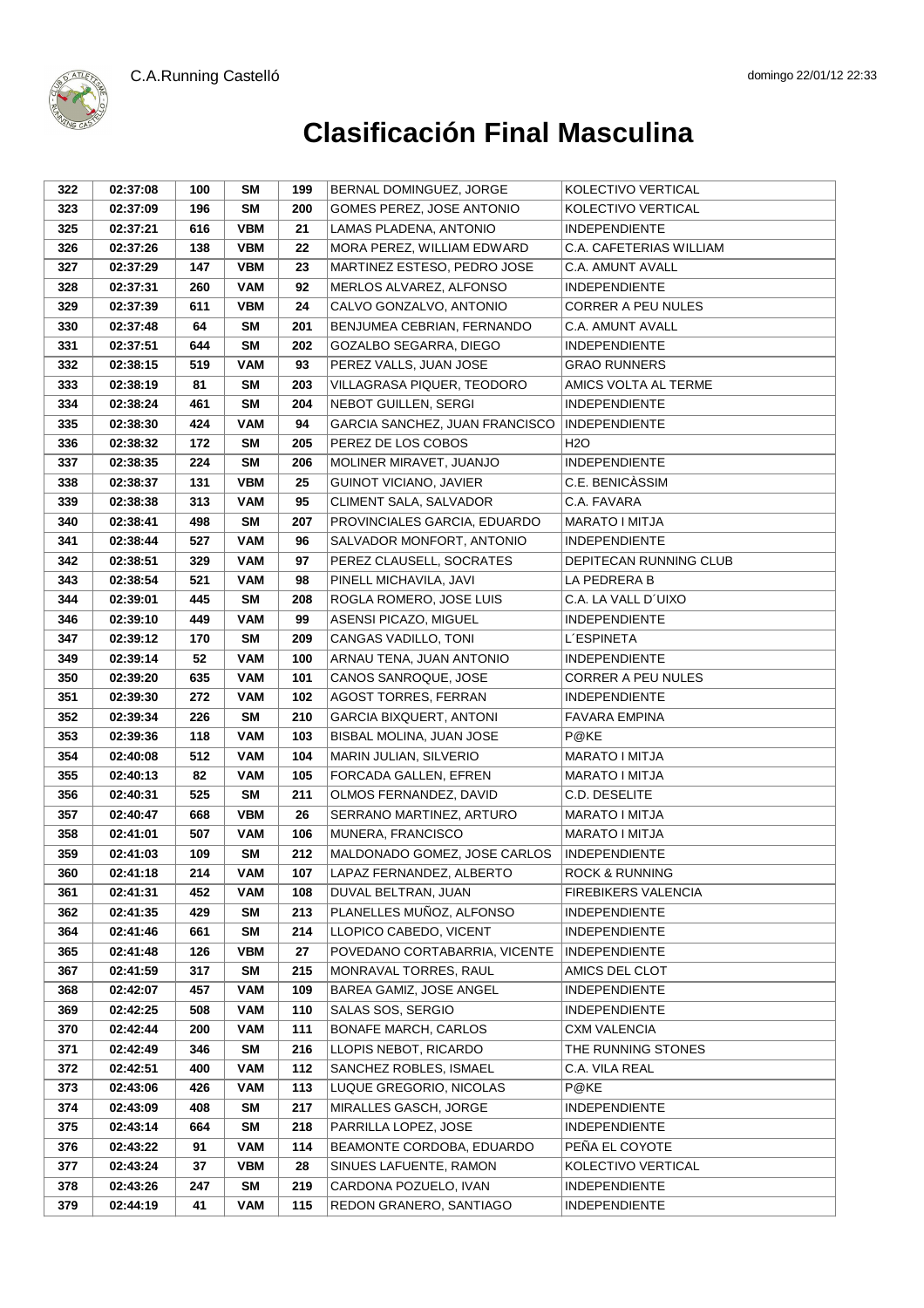

| 380 | 02:44:27 | 38  | <b>VAM</b> | 116 | VIDAL BRANCHADELL, MIGUEL      | <b>INDEPENDIENTE</b>       |
|-----|----------|-----|------------|-----|--------------------------------|----------------------------|
| 381 | 02:44:30 | 195 | <b>SM</b>  | 220 | CASTILLO ALAGARDA, HECTOR      | <b>L'ESPINETA</b>          |
| 382 | 02:44:35 | 239 | <b>VAM</b> | 117 | ARNAU MOYA, FEDERICO           | MARATO I MITJA             |
| 383 | 02:44:38 | 150 | <b>VBM</b> | 29  | LARREA LEKUE, SABIN            | <b>INDEPENDIENTE</b>       |
| 384 | 02:44:47 | 262 | <b>SM</b>  | 221 | MESA ESPAÑOL, JOSE MANUEL      | LOS LOBOS                  |
| 385 | 02:44:49 | 261 | <b>SM</b>  | 222 | LUCENA MARTINEZ, ANTONIO       | LOS LOBOS                  |
| 386 | 02:44:50 | 494 | VAM        | 118 | MERINO NOLLA, MANUEL           | LOS LOBOS                  |
| 387 | 02:44:52 | 33  | <b>SM</b>  | 223 | ORDOÑEZ BELLOC, LUIS MIGUEL    | C.A. PUÇOL                 |
| 388 | 02:44:54 | 143 | <b>SM</b>  | 224 | MORENO RUIZ, JAVIER            | C.A. PUÇOL                 |
| 389 | 02:44:59 | 210 | <b>SM</b>  | 225 | JIMENEZ CUESTA, ALEJANDRO      | PIE HERIDO                 |
| 390 | 02:45:03 | 312 | <b>VAM</b> | 119 | SILVESTRE MARTI, JOSE ENRIQUE  | ARTANA AMUNT AVALL         |
| 391 | 02:45:07 | 211 | SM         | 226 | MATEU NAVARRO, FRANCISCO       | <b>AMATEURS SPORT</b>      |
| 392 | 02:45:18 | 307 | SM         | 227 | DIAZ MARTINEZ, SERGIO EVARISTO | <b>INDEPENDIENTE</b>       |
| 393 | 02:45:23 | 207 | SM         | 228 | <b>GARCIA QUILES, DANIEL</b>   | <b>FAVARA EMPINA</b>       |
| 394 | 02:45:25 | 254 | <b>SM</b>  | 229 | ROSELL MADRID, IGNACIO         | INDEPENDIENTE              |
| 395 | 02:45:26 | 202 | <b>SM</b>  | 230 | ADRIAN UROZ, RAUL              | <b>INDEPENDIENTE</b>       |
| 396 | 02:45:28 | 153 | VAM        | 120 | GIMENEZ MORENO, JOSE ANTONIO   | ULTRA RUNNERS CASTELLON    |
| 397 | 02:45:30 | 318 | <b>SM</b>  | 231 | BAUTISTA LOPEZ, RAUL           | <b>INDEPENDIENTE</b>       |
| 399 | 02:45:38 | 587 | SM         | 232 | <b>GARCIA GARCIA, RAMON</b>    | MUR I CASTELL              |
| 400 | 02:45:42 | 586 | <b>SM</b>  | 233 | MARCO NAVARRO, JUAN FCO        | MUR I CASTELL              |
| 401 | 02:45:51 | 453 | <b>VAM</b> | 121 | ARNAU GIMENEZ, RAMON           | <b>PAPERAM</b>             |
| 402 | 02:45:54 | 601 | <b>VAM</b> | 122 | MONFERRER BADAL, SANTIAGO      | <b>INDEPENDIENTE</b>       |
| 403 | 02:45:59 | 332 | <b>SM</b>  | 234 | VADILLO CORCHADO, PEDRO        | <b>INDEPENDIENTE</b>       |
| 404 | 02:46:15 | 386 | <b>VBM</b> | 30  | JULIAN MARTI, MANUEL           | SERRA DIRTA PEÑISCOLA      |
| 405 | 02:46:32 | 643 | <b>SM</b>  | 235 | VILARROIG IBAÑEZ, ALBERTO      | C.D. DESELITE              |
| 406 | 02:46:40 | 84  | <b>SM</b>  | 236 | MUÑOZ FILGUERAS, RAMON         | C.A. AMUNT AVALL           |
| 407 | 02:46:46 | 130 | <b>SM</b>  | 237 | CALVO BELTRAN, SANTI           | C.D. ES POSIBLE            |
| 408 | 02:46:48 | 308 | <b>VAM</b> | 123 | GUARDIOLA DEL REY, JOSE LUIS   | <b>INDEPENDIENTE</b>       |
| 409 | 02:46:50 | 24  | <b>VBM</b> | 31  | MARTINEZ LOPEZ, PEDRO ANTONIO  | C.A. ERMITA DE BURGOS      |
| 410 | 02:46:52 | 142 | SM         | 238 | SANCHEZ CLARAMUNT, JOSE        | C.A. PUÇOL                 |
| 411 | 02:46:55 | 177 | <b>VBM</b> | 32  | RUIZ GARCIA, JESUS             | MONTAÑA NEGRA RUNNING      |
| 413 | 02:47:18 | 231 | <b>VAM</b> | 124 | <b>GIL RODRIGUEZ, PACO</b>     | <b>INDEPENDIENTE</b>       |
| 414 | 02:47:22 | 530 | <b>VBM</b> | 33  | TRILLES PASCUAL, MIGUEL        | <b>INDEPENDIENTE</b>       |
| 415 | 02:47:31 | 194 | <b>SM</b>  | 239 | BARRACHINA VIUDEZ, VICENTE     | ULTRA RUNNERS CASTELLON    |
| 416 | 02:47:43 | 608 | <b>SM</b>  | 240 | CAMPOS AZNAR, QUINO            | <b>INDEPENDIENTE</b>       |
| 417 | 02:47:45 | 480 | <b>SM</b>  | 241 | RIBELLES CARRATALA, MANUEL     | <b>INDEPENDIENTE</b>       |
| 419 | 02:47:53 | 663 | VAM        | 125 | RODRIGUEZ BONET, SALVA         | <b>ENDURANCE TRI-SPORT</b> |
| 420 | 02:47:54 | 650 | <b>SM</b>  | 242 | MARI SANMILLAN, MIGUEL ANGEL   | <b>INDEPENDIENTE</b>       |
| 421 | 02:48:00 | 370 | <b>SM</b>  | 243 | REGUERA PERELLO, ALEX          | AMICS DEL CLOT             |
| 422 | 02:48:23 | 229 | <b>SM</b>  | 244 | USO ARNAU, VALENTIN            | <b>INDEPENDIENTE</b>       |
| 424 | 02:48:33 | 72  | <b>VAM</b> | 126 | GARCIA CARREÑO, ANTONIO        | C.A. LA VALL D'UIXO        |
| 425 | 02:48:38 | 458 | SM         | 245 | DE LAS MOZAS GARCIA, SANTIAGO  | <b>INDEPENDIENTE</b>       |
| 426 | 02:48:54 | 454 | <b>SM</b>  | 246 | OMELLA GIRONA, ENRIQUE         | <b>INDEPENDIENTE</b>       |
| 427 | 02:49:40 | 326 | <b>SM</b>  | 247 | VERGARA LATORRE, FRANCISCO     | <b>INDEPENDIENTE</b>       |
| 428 | 02:49:42 | 382 | <b>VAM</b> | 127 | PEREZ CLAUSELL, EZER           | DEPITECAN RUNNING CLUB     |
| 429 | 02:49:55 | 165 | <b>SM</b>  | 248 | LAHOZ VAQUER, JOAN             | C.A. LES COVES             |
| 430 | 02:50:02 | 564 | <b>VBM</b> | 34  | MURCIA CERDA, RAFAEL           | A.D. PINDARO JOMA          |
| 431 | 02:50:04 | 456 | <b>VAM</b> | 128 | VILAR FERRANDEZ, MANUEL        | DEPITECAN RUNNING CLUB     |
| 432 | 02:50:08 | 405 | <b>VBM</b> | 35  | VIVO MONTIEL, HERMENEGILDO     | C.A. VILA REAL             |
| 433 | 02:50:11 | 403 | <b>VAM</b> | 129 | VALCARCEL CORCOLES, EVELIO     | C.A. VILA REAL             |
| 434 | 02:50:15 | 479 | <b>SM</b>  | 249 | RICARTE ANDIA, RAFA            | <b>INDEPENDIENTE</b>       |
| 435 | 02:50:20 | 637 | <b>VAM</b> | 130 | ORTIZ MARCO, JORGE             | MARATO I MITJA             |
| 437 | 02:50:29 | 550 | <b>SM</b>  | 250 | FORTANET GARCIA, DELFIN        | <b>CORRECABUTS</b>         |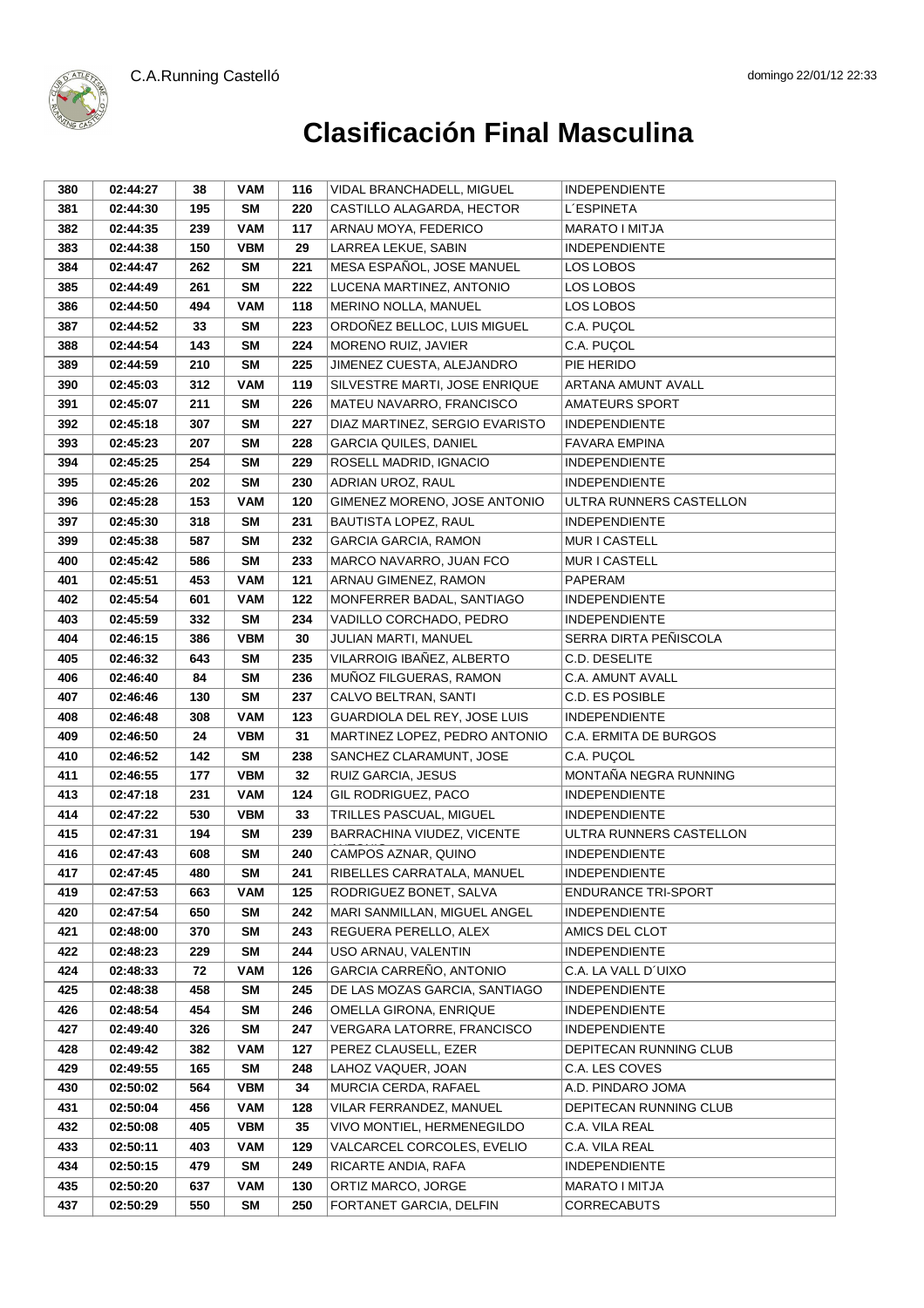C.A.Running Castelló



| 438 | 02:50:33 | 524 | VAM        | 131 | MARTIN GAYET, JOSE ANTONIO     | <b>INDEPENDIENTE</b>        |
|-----|----------|-----|------------|-----|--------------------------------|-----------------------------|
| 439 | 02:50:52 | 568 | <b>SM</b>  | 251 | PORTERO GOMEZ, JOSE            | CASTEMADER RUNNING TEAM     |
| 440 | 02:51:31 | 363 | SM         | 252 | BARRACHINA BANACLOCHE.         | ANEM TROTANT                |
| 441 | 02:51:33 | 132 | <b>VBM</b> | 36  | AGUSTIN VALLES, JOSE JAIME     | C.A. CAFETERIAS WILLIAM     |
| 442 | 02:51:44 | 28  | <b>VBM</b> | 37  | ARMENGOL TORRENT, JOSEP        | <b>INDEPENDIENTE</b>        |
| 443 | 02:51:52 | 178 | <b>SM</b>  | 253 | RUIZ SANCHEZ, JOSE ANTONIO     | ATMOSFERA SPORT RUNNING     |
| 444 | 02:51:56 | 433 | <b>SM</b>  | 254 | RUIZ SANCHEZ, JESUS            | MONTAÑA NEGRA RUNNING       |
| 445 | 02:52:53 | 45  | SM         | 255 | MUÑOZ CRESPO, SANTI            | <b>INDEPENDIENTE</b>        |
| 446 | 02:52:59 | 477 | <b>SM</b>  | 256 | ROIG VILAPLANA, DIEGO          | <b>INDEPENDIENTE</b>        |
| 448 | 02:53:16 | 65  | SM         | 257 | DE GRACIA GONELL, ROBERTO      | <b>INDEPENDIENTE</b>        |
| 450 | 02:53:26 | 535 | <b>VAM</b> | 132 | SAFONT NEBOT, JUAN CARLOS      | <b>INDEPENDIENTE</b>        |
| 451 | 02:53:31 | 136 | <b>SM</b>  | 258 | CAPSIR ADELL, JAVIER           | <b>TRAIL LES COVES</b>      |
| 452 | 02:53:35 | 670 | <b>SM</b>  | 259 | NACHER PASCUAL, HECTOR         | <b>TREPA CASTELLET</b>      |
| 453 | 02:53:42 | 493 | <b>VAM</b> | 133 | BELTRÁN GONZÁLEZ, ALFONSO      | ULTRA RUNNERS CASTELLON     |
| 454 | 02:53:49 | 450 | <b>SM</b>  | 260 | OLIVER PLA, MANUEL             | <b>INDEPENDIENTE</b>        |
| 456 | 02:54:39 | 258 | <b>SM</b>  | 261 | PONS FERRER, OSCAR             | 3 TRENTA                    |
| 457 | 02:54:41 | 353 | <b>VBM</b> | 38  | ORDOÑEZ ORTIZ, JUAN            | <b>INDEPENDIENTE</b>        |
| 458 | 02:54:42 | 205 | <b>SM</b>  | 262 | SANCHEZ GUARDIOLA, JOAN        | ORPESACORRE                 |
| 459 | 02:55:11 | 563 | <b>VAM</b> | 134 | NEBOT GOMEZ, CARLOS            | C.M. EL CARBO               |
| 460 | 02:55:28 | 274 | <b>VAM</b> | 135 | CEBRIAN DEFEZ, JUAN RICARDO    | <b>INDEPENDIENTE</b>        |
| 462 | 02:56:03 | 22  | <b>VAM</b> | 136 | CORDERO RAIMINGUEZ, FRANCISCO  | <b>C.D. RUNNERSWORLD</b>    |
| 463 | 02:56:06 | 566 | <b>VBM</b> | 39  | ALQUEZAR ABENIA, JESUS         | 42 Y PICO                   |
| 465 | 02:56:47 | 49  | SM         | 263 | PUERTAS SANCHEZ, DANI          | ENAJENADIT@S RUNNING CLUB   |
| 466 | 02:56:52 | 358 | <b>VAM</b> | 137 | REDON BAGUENA, VICENTE         | C.A. ONDA                   |
| 468 | 02:57:06 | 562 | <b>SM</b>  | 264 | CANO NUÑEZ, LUIS               | <b>TREPA CASTELLET</b>      |
| 469 | 02:57:08 | 284 | VAM        | 138 | NUÑEZ LOPEZ, FRANCISCO         | <b>MARATO I MITJA</b>       |
| 470 | 02:57:12 | 649 | <b>SM</b>  | 265 | CANO SANCHEZ, RUBEN            | <b>CLUB DEPORTIVO BP</b>    |
| 471 | 02:57:15 | 199 | <b>VAM</b> | 139 | MANCHADO CURTO, ANTONIO        | <b>INDEPENDIENTE</b>        |
| 473 | 02:57:33 | 645 | <b>VAM</b> | 140 | CUEVAS JULVE, FCO. JAVIER      | <b>INDEPENDIENTE</b>        |
| 476 | 02:58:06 | 471 | SM         | 266 | PEREZ PONS, VICTOR             | <b>INDEPENDIENTE</b>        |
| 477 | 02:58:16 | 496 | <b>SM</b>  | 267 | FERRANDO MOLES, JORGE          | <b>INDEPENDIENTE</b>        |
| 478 | 02:58:51 | 6   | <b>SM</b>  | 268 | MURCIA LOZANO, ADRIAN          | <b>C.A.RUNNING CASTELLO</b> |
| 479 | 02:59:09 | 327 | <b>SM</b>  | 269 | ARJONA VILCHES, JUAN MANUEL    | <b>INDEPENDIENTE</b>        |
| 480 | 02:59:26 | 290 | SM         | 270 | MARCH ALLEPUZ, SALVADOR        | INDEPENDIENTE               |
| 481 | 02:59:53 | 597 | <b>VAM</b> | 141 | DEL CAMPO VALLES, JOSE MANUEL  | <b>INDEPENDIENTE</b>        |
| 482 | 02:59:58 | 159 | <b>VAM</b> | 142 | MORALES CHUST, ISMAEL          | INDEPENDIENTE               |
| 484 | 03:00:03 | 425 | VAM        | 143 | TELLO ESCRIG, SALVADOR         | ATMOSFERA SPORT RUNNING     |
| 485 | 03:00:06 | 374 | SM         | 271 | CIFRE SOSPEDRA, JOSE ANGEL     | AMICS VOLTA AL TERME        |
| 486 | 03:01:05 | 269 | <b>SM</b>  | 272 | OLIVARES RUIPEREZ, RAMON       | <b>GRAO RUNNERS</b>         |
| 487 | 03:01:22 | 68  | <b>SM</b>  | 273 | JIMENEZ MILLAN, IGNACIO        | <b>INDEPENDIENTE</b>        |
| 488 | 03:01:23 | 70  | <b>VAM</b> | 144 | FERRANDIS MAURIZ, FRANCISCO    | <b>INDEPENDIENTE</b>        |
| 489 | 03:01:24 | 77  | SM         | 274 | NAVARRO TORRIJOS, PEPO         | <b>INDEPENDIENTE</b>        |
| 490 | 03:01:28 | 220 | VAM        | 145 | CHOVER TORMER, GILBERTO        | AMICS VOLTA AL TERME        |
| 493 | 03:02:15 | 653 | <b>SM</b>  | 275 | MENDOZA GUILLEM, CARLES        | <b>INDEPENDIENTE</b>        |
| 496 | 03:02:38 | 223 | <b>SM</b>  | 276 | SABATINI SILVESTRE, JOSE RAMON | <b>INDEPENDIENTE</b>        |
| 497 | 03:03:12 | 495 | <b>VBM</b> | 40  | ESTUPIÑA DOZ, RAMON            | LA PEDRERA B                |
| 498 | 03:03:25 | 497 | <b>VAM</b> | 146 | TRILLES BARRACHINA, CESAR      | LA PEDRERA B                |
| 499 | 03:03:26 | 233 | <b>SM</b>  | 277 | CENTELLES GUARCH, JUANVI       | MARATO I MITJA              |
| 500 | 03:03:28 | 467 | <b>SM</b>  | 278 | DE FRANCIA ROYO, CHIMO         | COLLA ORGULLO ALBINEGRO     |
| 501 | 03:03:32 | 42  | <b>VAM</b> | 147 | ALCAYNE SENENT, JOSE Mª        | <b>INDEPENDIENTE</b>        |
| 503 | 03:03:42 | 257 | <b>SM</b>  | 279 | CALONGE PEREZ, VICTOR          | <b>INDEPENDIENTE</b>        |
| 504 | 03:03:55 | 588 | <b>VBM</b> | 41  | OLIVER RUIZ, JOSE ANTEANIO     | <b>EVASION RUNNING</b>      |
| 505 | 03:03:56 | 442 | <b>VAM</b> | 148 | RODRIGUEZ GONZALEZ, CARLOS     | DEPITECAN RUNNING CLUB      |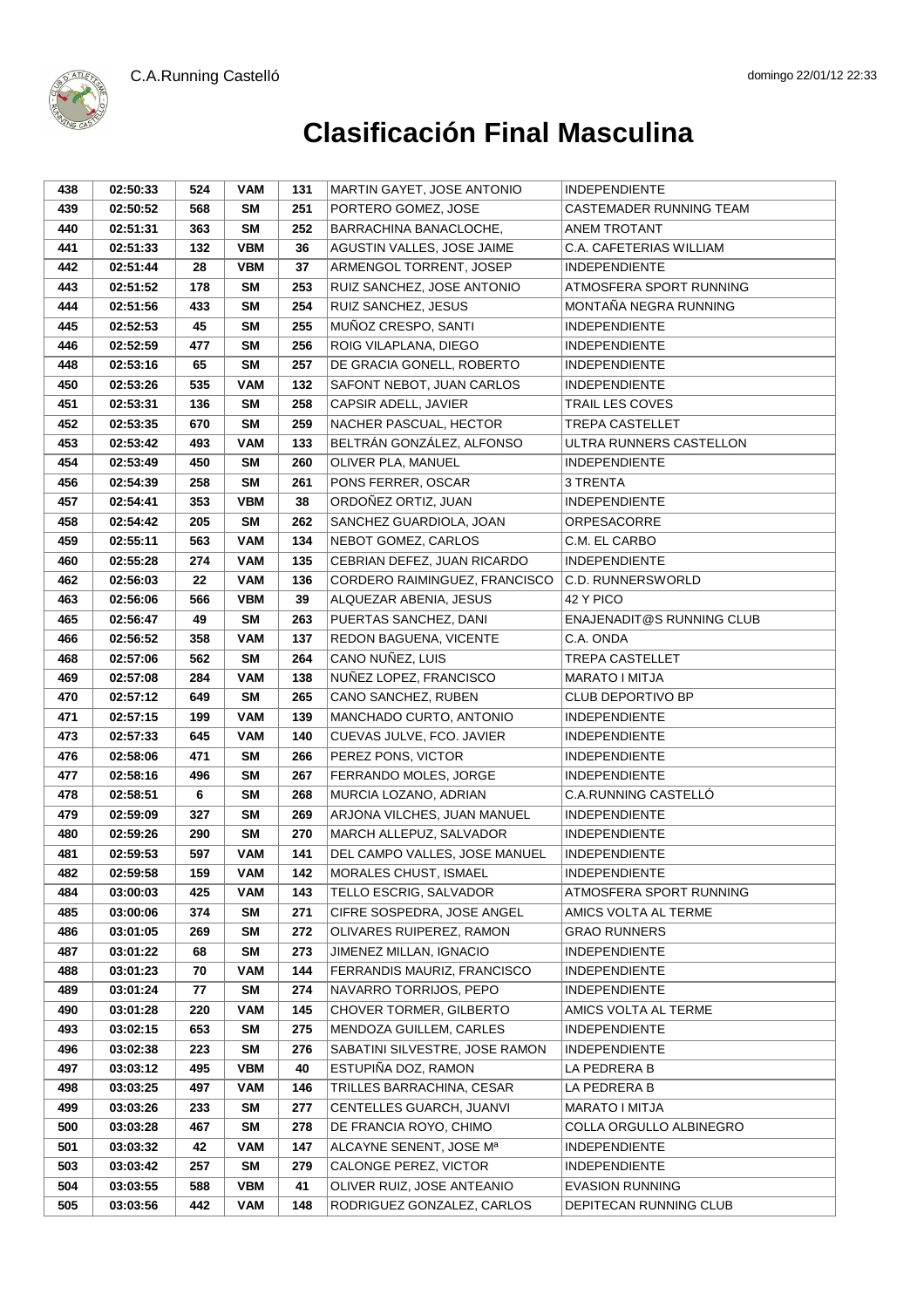



| 506 | 03:04:24 | 431 | <b>VAM</b> | 149 | MIRAVET GIMENO, RAMON                        | ATMOSFERA SPORT RUNNING     |
|-----|----------|-----|------------|-----|----------------------------------------------|-----------------------------|
| 507 | 03:04:51 | 182 | <b>VAM</b> | 150 | MALDONADO LOPEZ, FREDDY                      | <b>INDEPENDIENTE</b>        |
| 508 | 03:04:58 | 404 | <b>VAM</b> | 151 | AGUILERA SANCHIS, SANTIAGO                   | ATMOSFERA SPORT RUNNING     |
| 509 | 03:05:04 | 596 | <b>SM</b>  | 280 | GUTIERREZ ALBALAT, CARLES                    | <b>INDEPENDIENTE</b>        |
| 510 | 03:05:07 | 595 | <b>SM</b>  | 281 | CERVANTES VAREARCEL, GUILLEM                 | INDEPENDIENTE               |
| 512 | 03:05:11 | 235 | VAM        | 152 | AICART MOLINA, ENRIQUE                       | 3 TRENTA                    |
| 513 | 03:05:14 | 618 | <b>SM</b>  | 282 | EXPOSITO MERIDEÑO, MAXI                      | <b>INDEPENDIENTE</b>        |
| 515 | 03:05:42 | 361 | <b>VAM</b> | 153 | GOMEZ CASTILLO, SERGIO                       | CASTEMADER RUNNING TEAM     |
| 516 | 03:05:45 | 441 | <b>VAM</b> | 154 | <b>BOU FORCADA, MANUEL JAVIER</b>            | COLLA L'ASSUT               |
| 517 | 03:06:34 | 662 | <b>SM</b>  | 283 | DEBINSKI, DANIEL                             | <b>INDEPENDIENTE</b>        |
| 518 | 03:06:38 | 560 | <b>VAM</b> | 155 | PALLARES PALLARES, ENRIC                     | <b>COLLA CONILLS</b>        |
| 519 | 03:06:46 | 628 | <b>VAM</b> | 156 | ARANA FERNANDEZ, MIGUEL ANGEL                | <b>INDEPENDIENTE</b>        |
| 520 | 03:06:51 | 273 | <b>SM</b>  | 284 | CAYELA CORCOLES, CESAR                       | <b>GRAO RUNNERS</b>         |
| 521 | 03:06:57 | 393 | <b>VBM</b> | 42  | DELGADO GONZALEZ, ANTONIO                    | C.A. VILA REAL              |
| 522 | 03:07:02 | 623 | <b>SM</b>  | 285 | <b>IGLESIAS SANCHEZ, JOSE IGNACIO</b>        | C.D. RUN4LIFE               |
| 523 | 03:07:11 | 607 | VAM        | 157 | VICIANO VILAR, SERGI                         | <b>INDEPENDIENTE</b>        |
| 524 | 03:07:29 | 330 | <b>SM</b>  | 286 | LLUECA AMELLA, DAVID                         | <b>INDEPENDIENTE</b>        |
| 526 | 03:08:00 | 212 | <b>VAM</b> | 158 | PARRAGA CLAR, MARCOS                         | <b>INDEPENDIENTE</b>        |
| 529 | 03:08:55 | 148 | <b>SM</b>  | 287 | FONTANA RODRIGUEZ, PABLO                     | <b>INDEPENDIENTE</b>        |
| 530 | 03:10:24 | 287 | <b>VBM</b> | 43  | CASTELL BERNAT, ANTONIO                      | <b>XAFATOLLS</b>            |
| 532 | 03:10:54 | 259 | <b>VAM</b> | 159 | NAVARRO ALEJANDRO, FRANCISCO                 | CASTEMADER RUNNING TEAM     |
| 533 | 03:11:58 | 222 | <b>VAM</b> | 160 | <b>GARCIA PASCUAL, KIKO</b>                  | AMICS VOLTA AL TERME        |
| 534 | 03:11:59 | 654 | <b>VAM</b> | 161 | BAYARRI PIÑANA, JUAN CARLOS                  | <b>INDEPENDIENTE</b>        |
| 535 | 03:12:21 | 622 | SM         | 288 | MONFORT PRADES, JOSE MELCHOR                 | A.G. L'ALBEURALL            |
| 536 | 03:12:33 | 428 | <b>VAM</b> | 162 | FUENTES SAN FELIX, FRANCISCO                 | P@KE                        |
| 538 | 03:12:39 | 491 | SM         | 289 | CUOGHI FENOLLAR, PAOLO                       | <b>MARATO I MITJA</b>       |
| 539 | 03:12:51 | 357 | <b>VAM</b> | 163 | VALERO PEIRO, JOSE MANUEL                    | C.A. ONDA                   |
| 541 | 03:13:36 | 542 | <b>VBM</b> | 44  | LLEO USO, JOSMAN                             | CARAJILLOS CUP TEAM         |
| 542 | 03:13:37 | 543 | <b>VBM</b> | 45  | CATALAN COLERA, VICENTE                      | CARAJILLOS CUP TEAM         |
| 543 | 03:13:40 | 388 | <b>VBM</b> | 46  | MONTSERRAT PRATS, JOSEP                      | SERRA DIRTA PEÑISCOLA       |
| 544 | 03:15:04 | 501 | SM         | 290 | SEGARRA ALBALAT, LUCAS                       | <b>INDEPENDIENTE</b>        |
| 548 | 03:15:59 | 103 | <b>VAM</b> | 164 | GARCIA SERRANO, ALEJANDRO                    | <b>INDEPENDIENTE</b>        |
| 549 | 03:17:14 | 144 | SM         | 291 | DIAZ LLORCA, JULIO RAFAEL                    | <b>RUNSUMCORDA</b>          |
| 550 | 03:17:17 | 108 | <b>VAM</b> | 165 | ZAMORA LOPEZ, JUAN                           | INDEPENDIENTE               |
| 551 | 03:17:37 | 164 | <b>SM</b>  | 292 | MATEU RABAZA, FRANCISCO                      | <b>INDEPENDIENTE</b>        |
| 556 | 03:20:16 | 331 | <b>VAM</b> | 166 | SANCHEZ RAMIREZ, FLORENCIO                   | A.G. L'ALBEURALL            |
| 558 | 03:21:46 | 359 | <b>VBM</b> | 47  | <b>MOLTO GARCIA, ROBERTO</b>                 | <b>DESAFIO RUNNERS</b>      |
| 564 | 03:23:37 | 531 | <b>VAM</b> | 167 | PALAU AÑATE, MANUEL ANGEL                    | CLUB DE MUNTANYA VISTABELLA |
| 566 | 03:23:54 | 134 | <b>VAM</b> | 168 | HERRAIZ SISTERNAS, JESUS                     | <b>INDEPENDIENTE</b>        |
| 568 | 03:24:50 | 89  | <b>SM</b>  | 293 | CEBRIAN PORRAS, JORGE                        | <b>INDEPENDIENTE</b>        |
| 569 | 03:25:41 | 62  | <b>VAM</b> | 169 | <b>GARCIA ORTIZ, JESUS</b>                   | <b>INDEPENDIENTE</b>        |
| 570 | 03:26:26 | 248 | VBM        | 48  | ROSELLO PITARCH, MIQUEL                      | <b>ARRI MATXO</b>           |
| 571 | 03:26:31 | 641 | SM         | 294 | GIL SERRET, RAUL                             | <b>INDEPENDIENTE</b>        |
| 572 | 03:27:48 | 532 | <b>SM</b>  | 295 | GARCIA PARDO, ANTONIO                        | <b>INDEPENDIENTE</b>        |
| 573 | 03:28:33 | 579 | <b>VBM</b> | 49  | MARTINEZ PEREZ, JUAN CARLOS                  | MARATO I MITJA              |
| 575 | 03:29:26 | 366 | <b>SM</b>  | 296 | ROMERO ROLDAN, CARLOS                        | C.A. CORRELIANA             |
| 576 | 03:30:24 | 135 | <b>VBM</b> | 50  | ESTESO AGUIRRE, JUAN PABLO                   | <b>INDEPENDIENTE</b>        |
| 577 | 03:30:40 | 619 | <b>SM</b>  | 297 | <b>BESABES MONER, CESAR</b>                  | <b>INDEPENDIENTE</b>        |
| 578 | 03:30:56 | 652 | <b>VAM</b> | 170 | ALGARRA SOTO, FCO JAVIER                     | <b>INDEPENDIENTE</b>        |
| 580 | 03:32:09 | 197 | <b>SM</b>  | 298 | PARRA CORCOLES, OSCAR                        | <b>INDEPENDIENTE</b>        |
| 581 | 03:32:26 | 30  | <b>VBM</b> | 51  | HERRERO QUEROL, JUAN FRANCISCO INDEPENDIENTE |                             |
| 584 | 03:38:49 | 319 | <b>SM</b>  | 299 | GASCO DOBON, RUBEN                           | ORPESACORRE                 |
| 586 | 03:40:46 | 577 | <b>SM</b>  | 300 | GARCES FLECHA, FRANCISCO                     | A.G. L'ALBEURALL            |